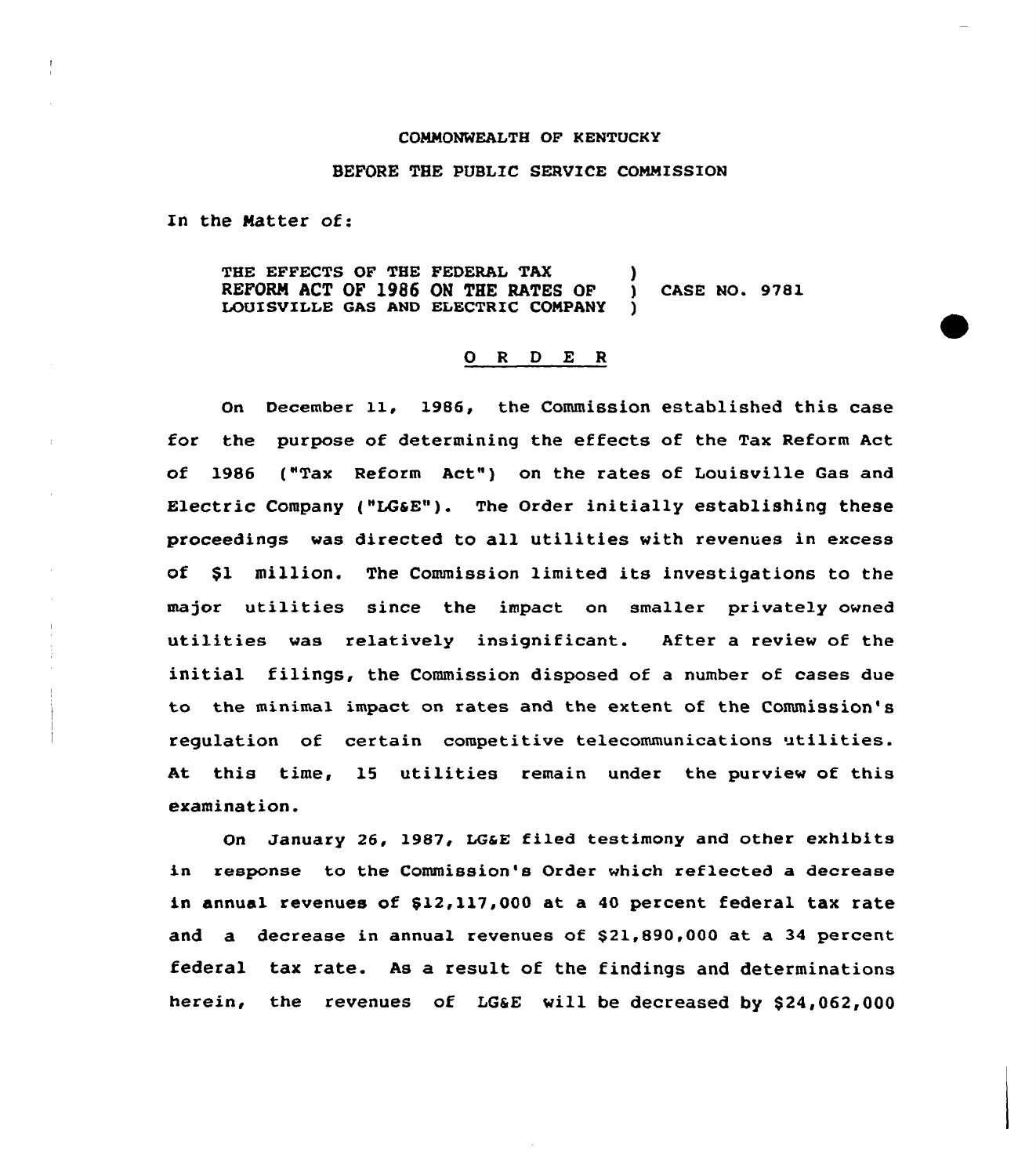annua1ly. The overal1 reduction in revenue requirements for the 15 utilities subject to these proceedings is in excess of \$75 million.

Notions to intervene were filed by the Utility and Rate Intervention Division of the Office of the Attorney General ("AG"); Utility Rate Cutters of Kentucky, Inc., ("URC"); Kentucky Industrial Utility Customers ("KIUC"); and the United States Department of Defense ("DOD"). All motions to intervene were granted by the Commission. Thomas C. DeWard, on behalf of the AG; David H. Kinloch, on behalf of URC; Brian R. Barber and Stephen J. Baron, on behalf of KIUC; and John William NcCabe, III, on behalf of the DOD, submitted prefiled testimony in this case. Additionally, KIUC filed comments through its counsel.

On January 16, 1987, the Commission consolidated Case No. 9787<sup>1</sup> into this proceeding. A public hearing was held at the Commission's offices in Frankfort, Kentucky, on Nay 8, 1987.

#### COMNENTARY

In its order of December 11, 1986, the commission expressed the opinion that the focus of this proceeding should be reflecting the effects of the Tax Reform Act in rates. Thus, the Commission considered the three primary issues in this matter to be: (1) determining the amount of the revenue change required due to the Tax Reform Act; (2) determining the appropriate date of any rate

 $\mathbf{1}$ Case No. 9787, The Effects of the Pederal Tax Reform Act of<br>1986 on the Rates of Louisville Gas and Electric Company on the Rates of Louisville Gas and Electric Company -Gas.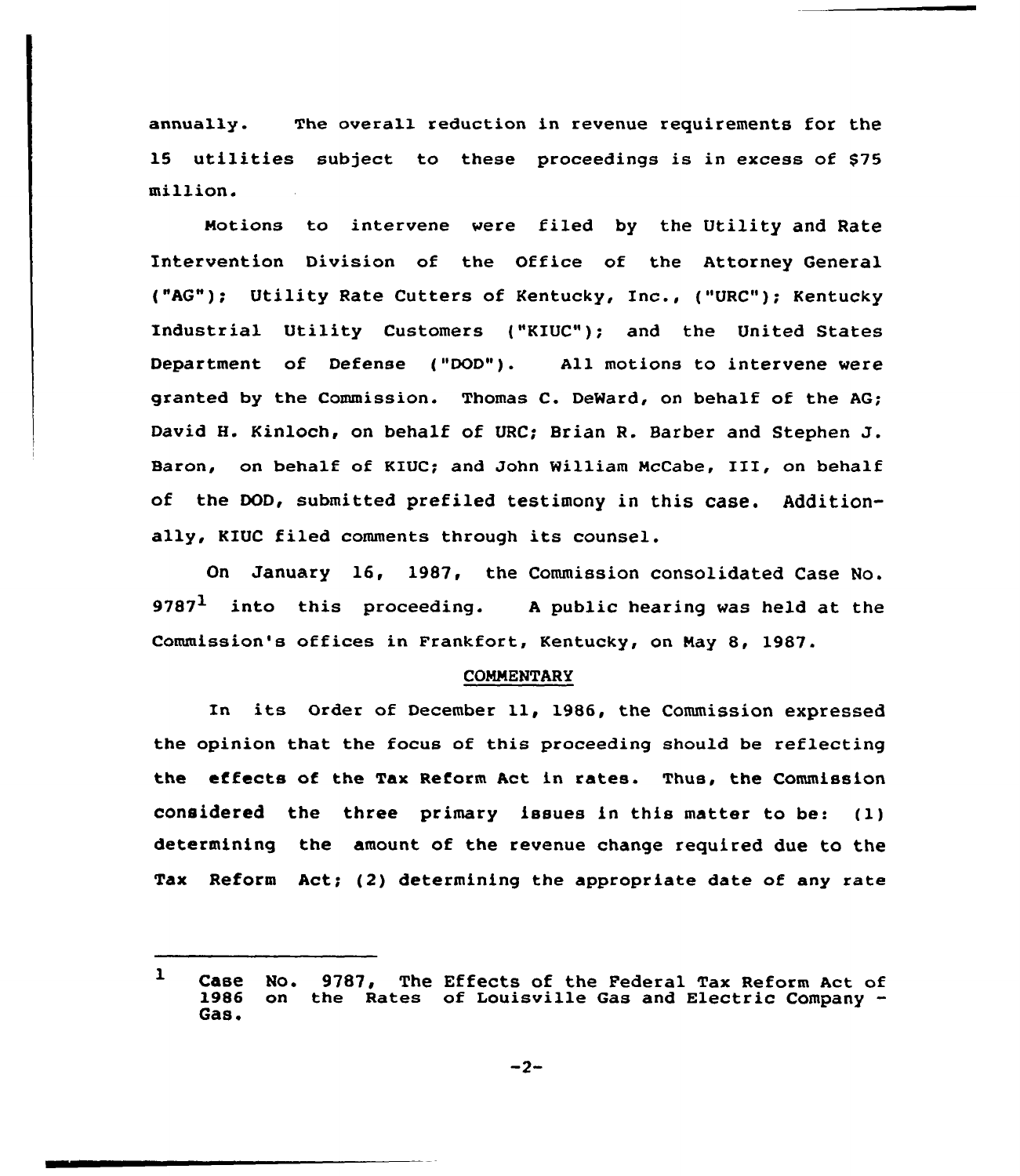change; and (3) distributing the revenue change among rate schedules.

The Commission required that a 12-month period ending no more than <sup>90</sup> days from December ll, 1986, the date of the Order establishing this case, should be used to determine the effects of the Tax Reform Act. LG&E proposed and the Commission has accepted the 12-month period ending November 30, 1986, as the test period for determining the reasonableness of the proposed rates.

#### PROCEDURAL ISSUES

# Single-Issue Approach

de la construcción de la construcción

Throughout these proceedings, there have been objections to the methodology used by the Commission in determining the reasonableness of each utility's rates subsequent to the Tax Reform Act. Certain utilities have characterized the Commission's actions as "single-issue" rate-making. Implicit in their objections is the notion that single-issue rate-making is contrary to law.<sup>2</sup>

This notion was rebutted by, among others, Kentucky Utilities Company ("KU"). In his opening argument, in Case No. 9780,  $3$ counsel for KU stated that this proceeding is soundly based. KU recognized that there was good reason to focus the proceeding on the tax changes.<sup>4</sup> In its post-hearing brief, KU further stated

 $\mathbf{2}$ Other states have upheld single-issue rate-making proceedings, see for example, Consumers Power Company v. Michigan Public Service Commission, Mich. App., 237 NW 2d 189 (1975).

 $\mathbf{3}$ Case No. 9780, The Effects of the Federal Tax Reform Act of 1986 on the Rates of Kentucky Utilities Company.

<sup>4</sup> Hearing Transcript, Nay 4, 1987, page 9.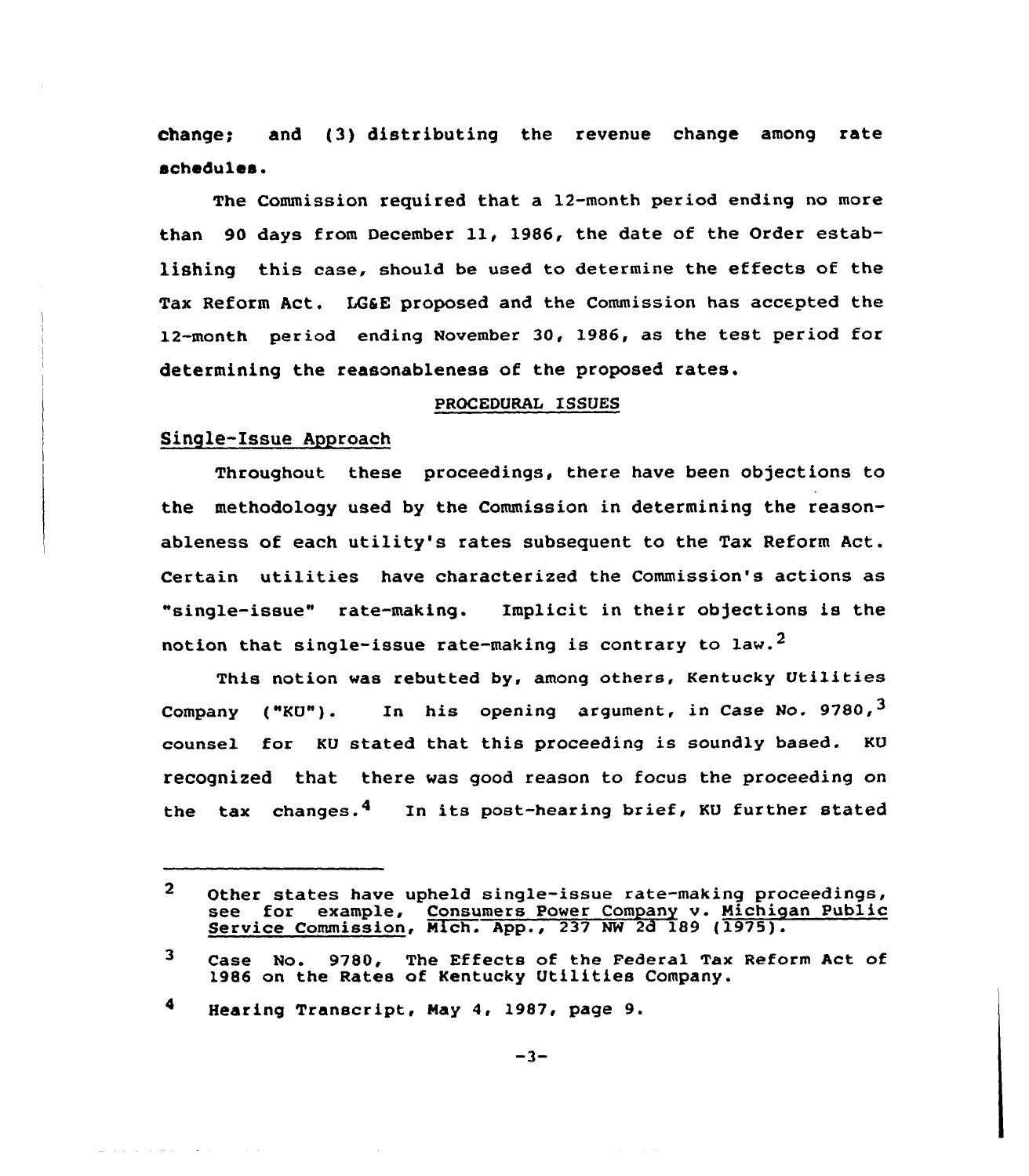its agreement with the Commission's position that retaining the savings resulting from tax reform was not a proper way for KU to improve its earnings and indicated that a focused proceeding, expeditiously passing the tax savings to ratepayers, was reasonable as long as KU was permitted to maintain its test-period rate of return.<sup>5</sup>

Those complaining of single-issue rate adjustments overlook the Commission's long established practice of adjusting rates for fuel cost charges through Fuel Adjustment Clause ("FAC") and Purchased Gas Adjustment Clause ("PGA") proceedings. Each of these involves setting rates solely on the changes of the cost of coal or natural gas.

Apart from the propriety of single-issue rate-making, however, it must be pointed out that from the outset these cases have never been limited to <sup>a</sup> single issue. The order of December ll, 1986, did indicate that the Tax Reform Act was the focus of these investigations. However, it stated at page 2:

If, aside from the Tax Reform Act, <sup>a</sup> utility feels that its rates are insufficient, it has the discretion by statute to file a full rate case with the Commission. By initiating this case the Commission is in no way prohibiting or restricting any utility from filing a rate case encompassing all rate-making issues in a separate proceeding.

This Order was clarified on January 21, 1987, in Case No. 9799, The Effects of the Federal Tax Reform Act of 19S6 on the Rates of Continental Telephone Company {"Continental"). That Order states:

5. Brief for KU, filed May 22, 1987, page 4.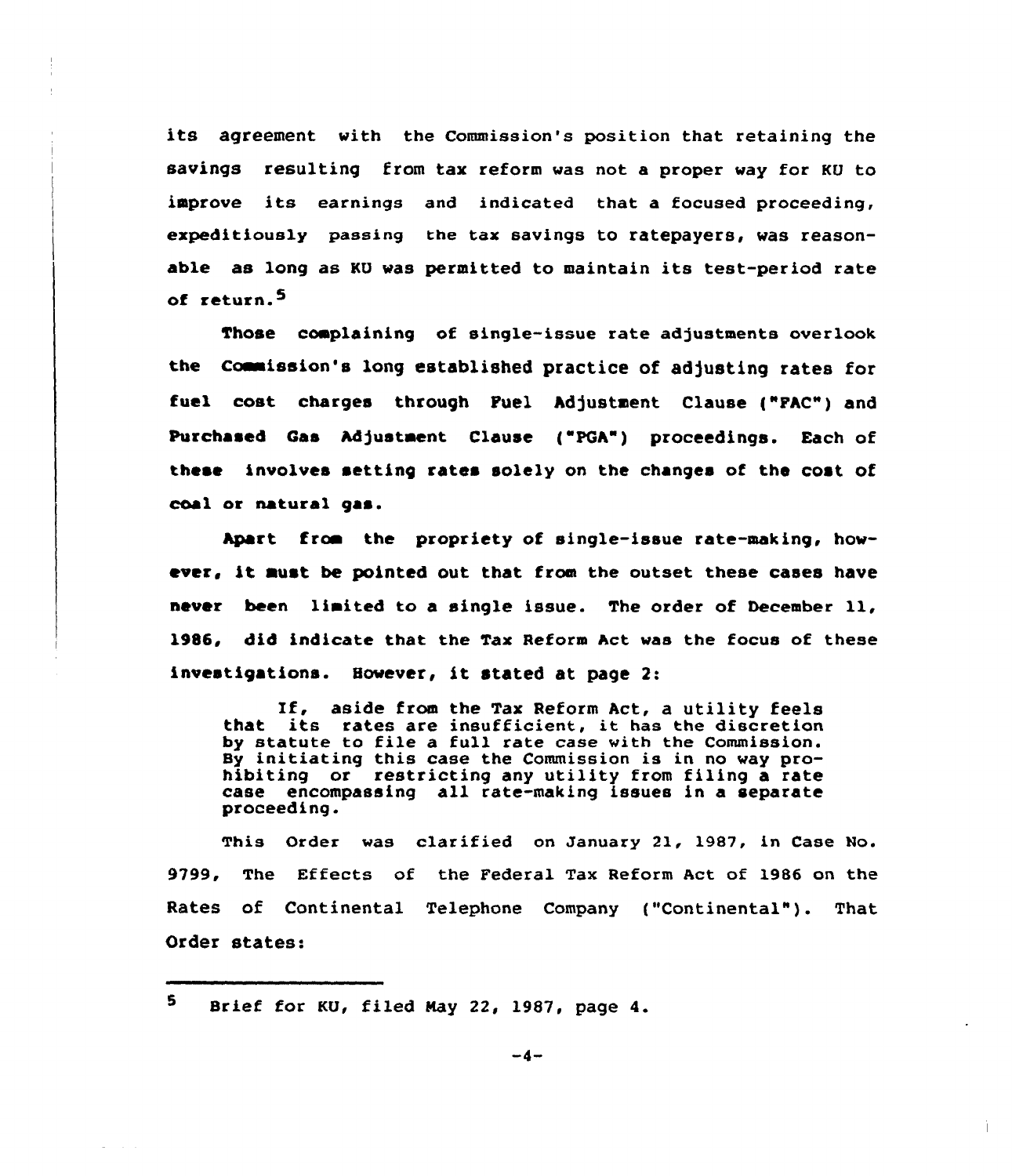Because of the breadth of this investigation and the number of parties involved, it is necessary to categorize some information into a consistent, well-<br>defined scope. That scope is explained in the That scope is explained in the December 11, 1986, Order. The information as it relates to the specific changes occasioned by the Tax Reform Act<br>should be filed as the December 11, 1986, Order should be filed as the December 11, 1986, Order<br>requires. The expected effects of those changes on The expected effects of those changes on<br>I be filed as well. Simply because the rates should be filed as well. Simply because the Commission deems certain information necessary, deems it necessary to be filed in <sup>a</sup> particular format does not preclude the filing of other information a party believes is pertinent.

For these reasons, the Commission ORDERS that: (1} All parties shall comply with the December ll, 1986, Order;<br>(2) Any party may file any additional information

it deems relevant;<br>(3) Any party may file alternative proposals for

the resolution of this investigation.

Thus, there is not, nor has there been, any limitation on any party filing additional information up to and including an adjustment of all rates. The Commission focused its attention primarily on the Tax Reform Act because of the potentially extraordinary impact of this act on the finances and rates of utilities.

Federal income taxes are in one sense an assessment by the federal government on the utilities for their proportionate share of the federal government's budget. Under accepted regulatory rate-making practices, these federal income taxes are included as part of a utility's expenses that are used to establish rates. Thus, through the rate-making process, the utility can be thought of as a collection agent for federal taxes and a conduit through which federal taxes are transferred from ratepayers to the federal government. Because the Tax Reform Act represents such a historic change in federal tax policy, the Commission determined that it was in the best interests of all concerned--utilities and rate-

 $-5-$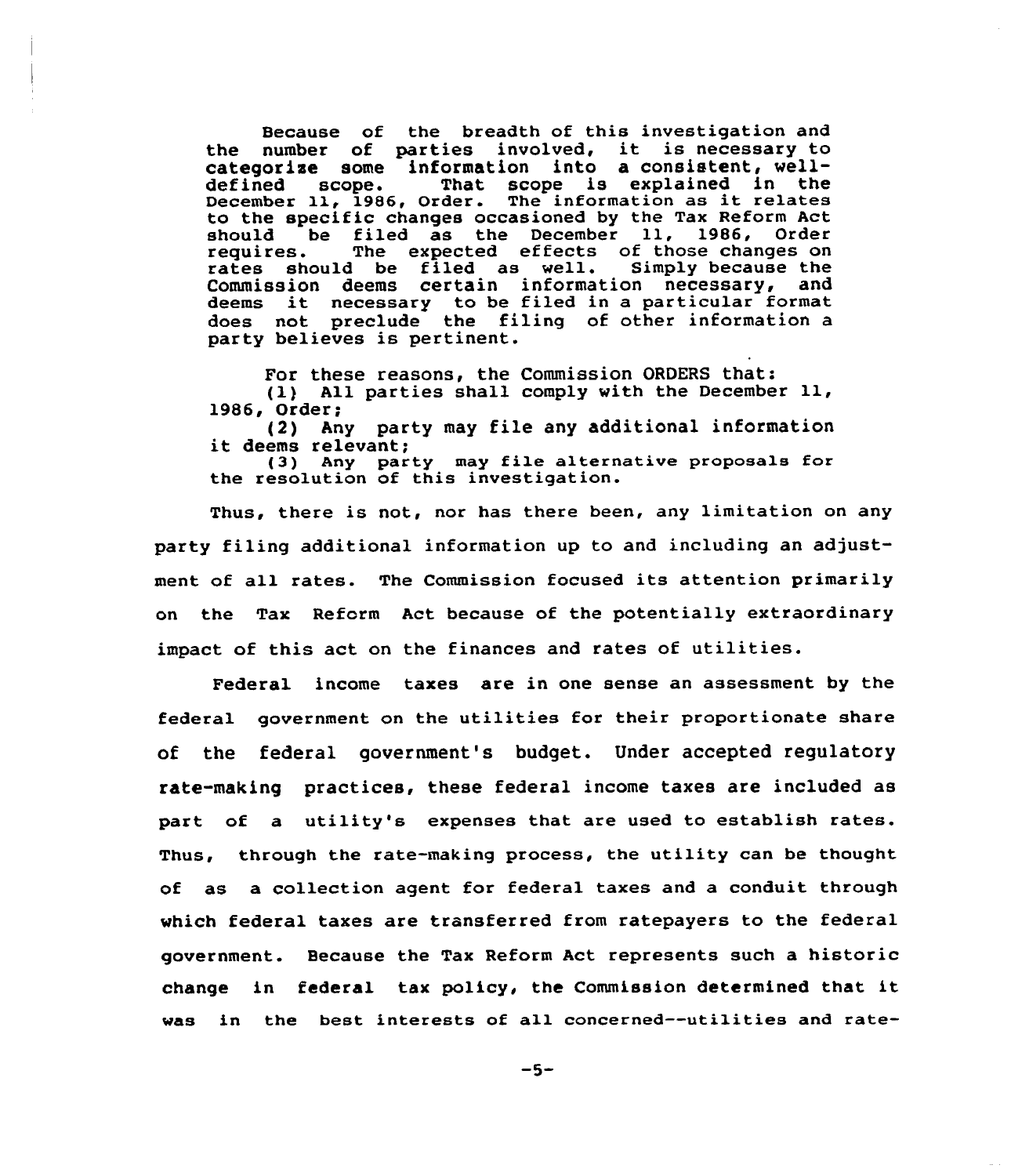payers alike--to reflect these tax changes in each company's rates as expeditiously as possible. For that reason, the initial concern was the reduction of the corporate tax rate from 46 percent, to 34 percent and other relatively minor adjustments caused by the changes in the Federal Tax Code. As we explained in our December 11, 1986, Order:

First, it would be extremely cumbersome and expensive for the Commission to simultaneously initiate rate cases covering all utilities affected by this Order. Many utilities may not wish to incur the time-consuming<br>and expensive task of preparing a complete rate case at this time. A proceeding that recognizes only the rate rate case at the rate case at the effects of the Tax Reform Act would minimize the time and expense of both the Commission and the utilities.

Secondly, the Commission does not view retaining the savings that result from tax reform as <sup>a</sup> proper way for <sup>a</sup> utility to improve its earnings. Likewise, if the Tax Reform Act should result in major cost increases, these costs should be recognized in rates expeditious $l$ y...

Finally, by initiating limited cases for every major utility, the expertise of all interested partie dayor definity, the expertise of all interested parties<br>can be pooled to assure that all aspects of the Tax Reform Act are fairly reflected in utility rates.

ln an effort to fairly reflect only the effects of the Tax Reform Act in the companies' rates, the Commission, to the extent possible, and with the acquiescence of the companies, narrowed the scope of the analysis. All quantifiable aspects of the revenue requirement effects of the Tax Reform Act have been considered, and therefoxe the xate adjustments ordered herein should have no effect on the utility's earnings.

In summary, the Tax Reform Act is a unique and historic change in tax law that substantially affects the cost of providing utility service. The primary considerations in narrowing the

 $-6-$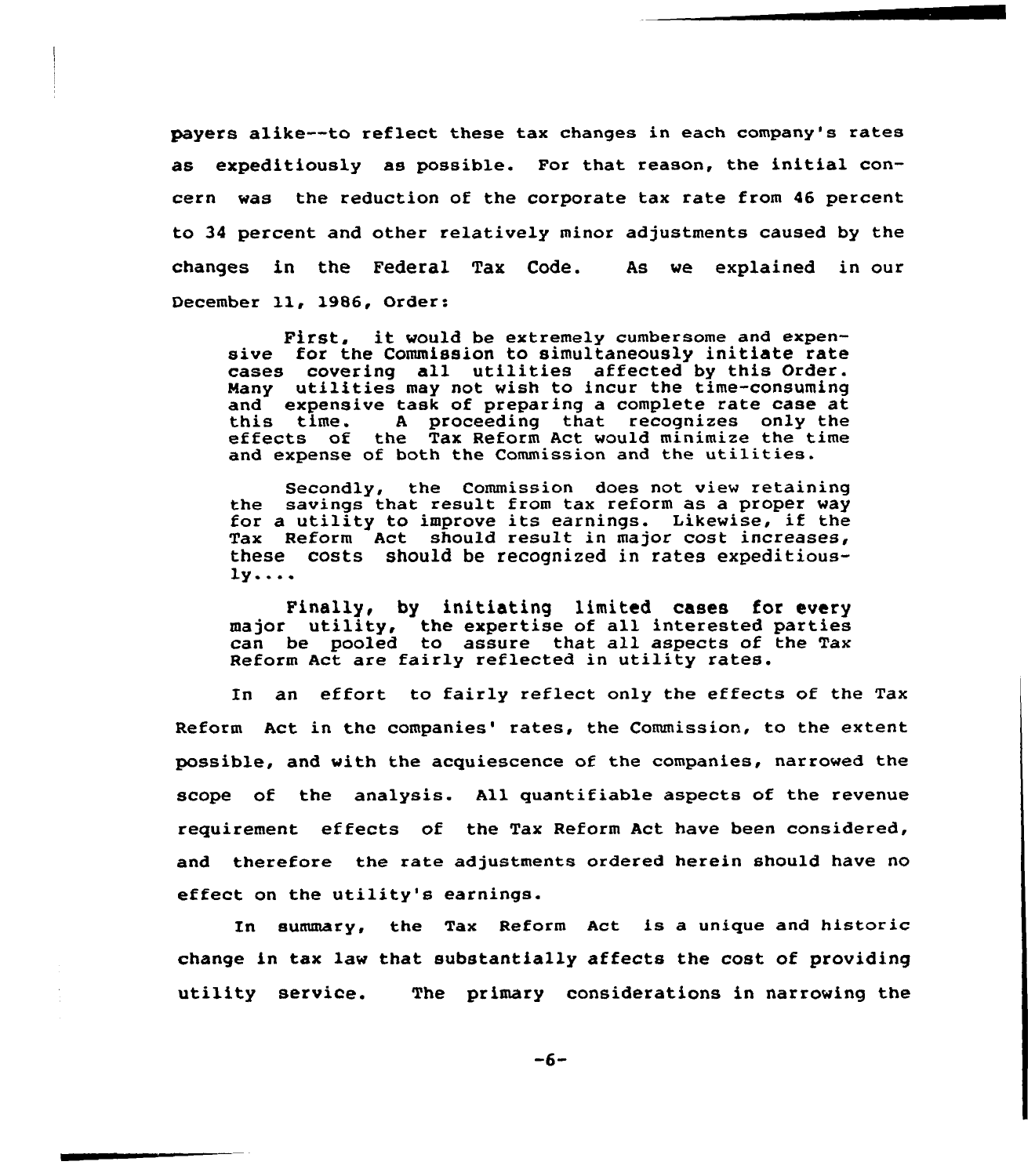scope of these proceedings were that: (1) the cost change generated by the Tax Reform Act was clearly beyond the control of the utility; (2) the cost change generated by the Tax Reform Act affected all major privately owned utilities in a similar manner; (3) the cost change generated by the Tax Reform Act had a major impact on the cost of service of utilities; and, (4} the cost change generated by the Tax Reform Act was effective at a specified date which was scheduled to occur quickly, requiring expeditious action on the part of the Commission.

For all of the reasons previously stated, the procedure used by the Commission is one that is efficient, reflective of sound regulatory methods, responsive to the substantive and procedural rights of all parties, and consistent with the jurisdiction of the Commission.

# Burden of Proof

Several utilities have suggested that the Commission bears the burden of proving the reasonableness of the rates that have been adjusted to reflect the effects of the Tax Reform Act. Continental, for example, cites KRS 278.430. However, this statute refers to appeals of Commission orders to circuit court. It obviously is not applicable to a proceeding before the Commission itself.

In its Order of December ll, 1986, the Commission on its own motion took the extraordinary step of establishing these investigations in response to the historic Tax Reform Act of 1986. There is no statute assigning a burden of proof in this type of special case. KRS 278.250 is particularly noteworthy. After giving the

 $-7-$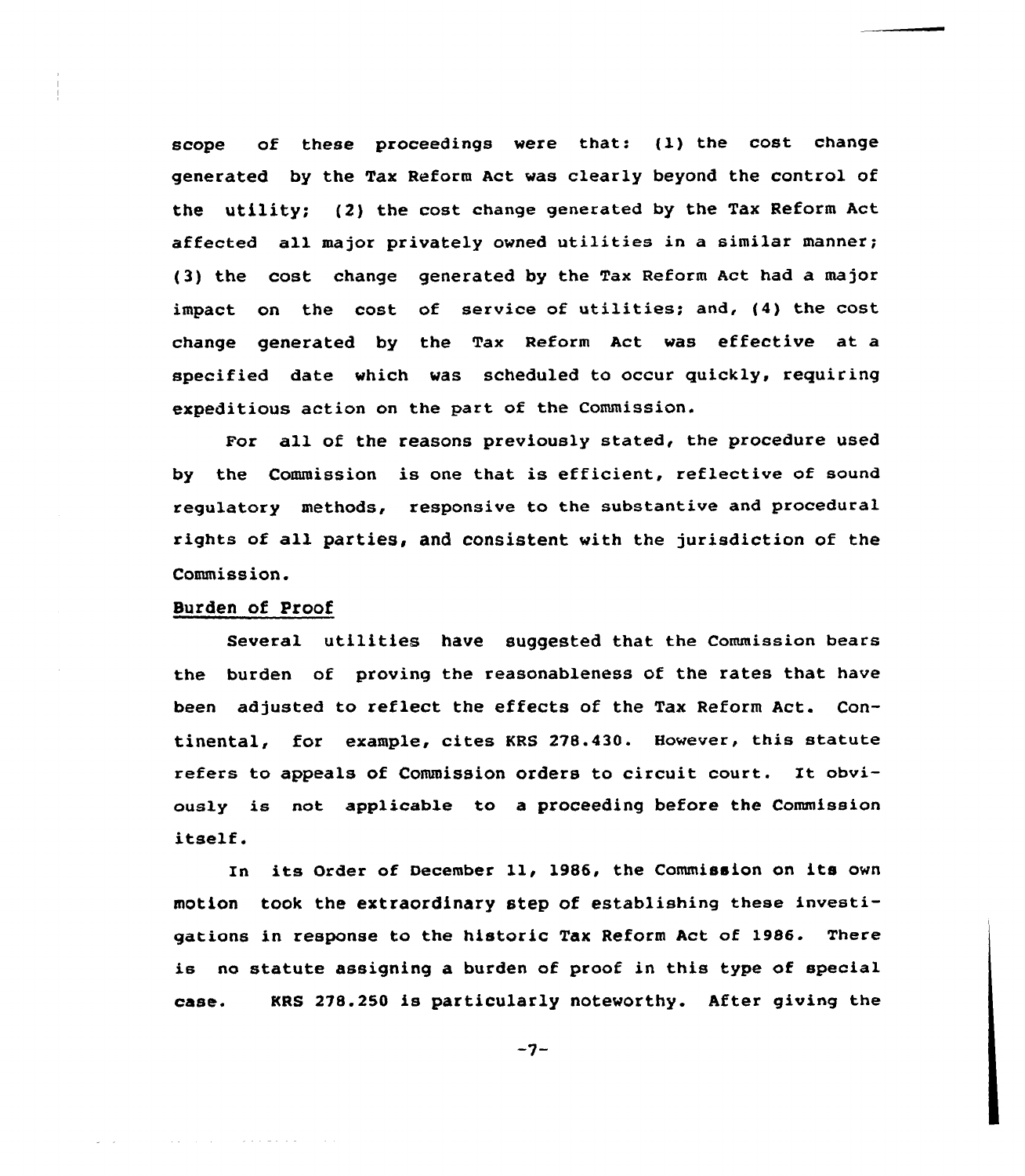parties a hearing and carefully reviewing the record, the Commission has determined the fair, just, and reasonable rates for each respective utility as prescribed by KRS 27S.030. We believe that, this procedure is consistent with our statutory responsibilities.

### Retroactive Rates

Another issue that has been raised in these proceedings is the possibility of a retroactive change in rates. We have decided that the reduction in each utility's tax rate and the related adjustments will not be reflected in the utility's rates until July 2, 1987. Those rates vill be charged for service rendered on and after July 2, 1987. Thus, the rates are entirely prospective, and the issue of retroactivity is moot.

# Testimony of URC

The URC filed testimony in each of these cases. However, its vitness did not appear at the hearing and was not subject. to cross-examination. Several of the parties moved to strike URC's prefiled testimony. After considering the nature of the testimony filed by URC, the Commission will treat it as comment rather than evidence and weigh it accordingly.

### DETERMINATION OF THE IMPACT OF THE TAX REFORM ACT

# Excess Deferred Taxes

<sup>A</sup> reduction in the corporate tax rates results in an excess or surplus deferred tax reserve, since deferred taxes resulting from depreciation-related and non-depreciation-related tax timing differences were provided by ratepayers at. a higher tax rate than the rate at which they will be flowed back.

 $-8-$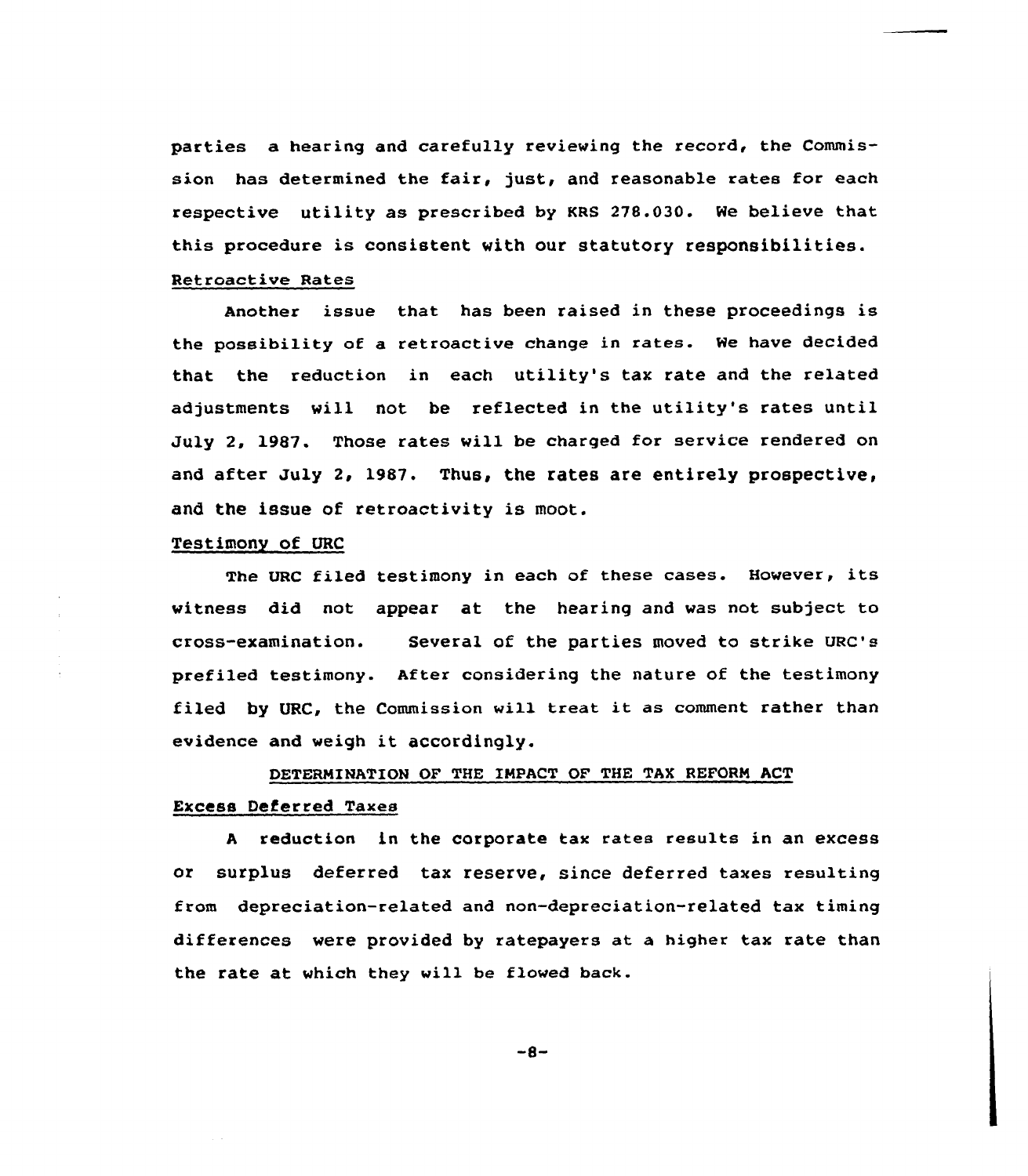On January 1, 1919, the federal corporate income tax rate decreased from 48 to 46 percent. Utilities, in general, flowed back deferred taxes at the new statutory tax rate, which resulted in an excess provision for deferred taxes. The Commission recognized the existence of these excess deferred taxes and in subsequent rate proceedings required that the excess be returned to the ratepayer over a 5-year amortization period.

The changes in tax rates under the Tax Reform Act from 46 percent to 34 percent creates a substantial excess provision for deferred taxes. The Tax Reform Act requires that deferred taxes related to depreciation timing differences be flowed back no faster than under the "average-rate assumption method." Under this method an average rate is calculated and, as timing differences reverse, the accumulated deferred taxes are credited to income at the average rate, reducing the excess deferred taxes to zero over the remaining life of the property. Moreover, the Tax Reform Act provides that if <sup>a</sup> regulatory commission requires a more rapid reduction of the excess provision for deferred taxes, book depreciation aust be used for tax purposes. The Tax Reform Act does not, however, have specific provisions for the excess deferred taxes that are not related to depreciation. Therefore, the excess deferred taxes have been generally characterized as "protected" (depreciation-related) and "unprotected" (not related to depreciation).

The treatment requested for the unprotacted excess deferred taxes by the parties in these cases varies. The AG's witness has not recommended the flow back over an accelerated time period in

 $-9-$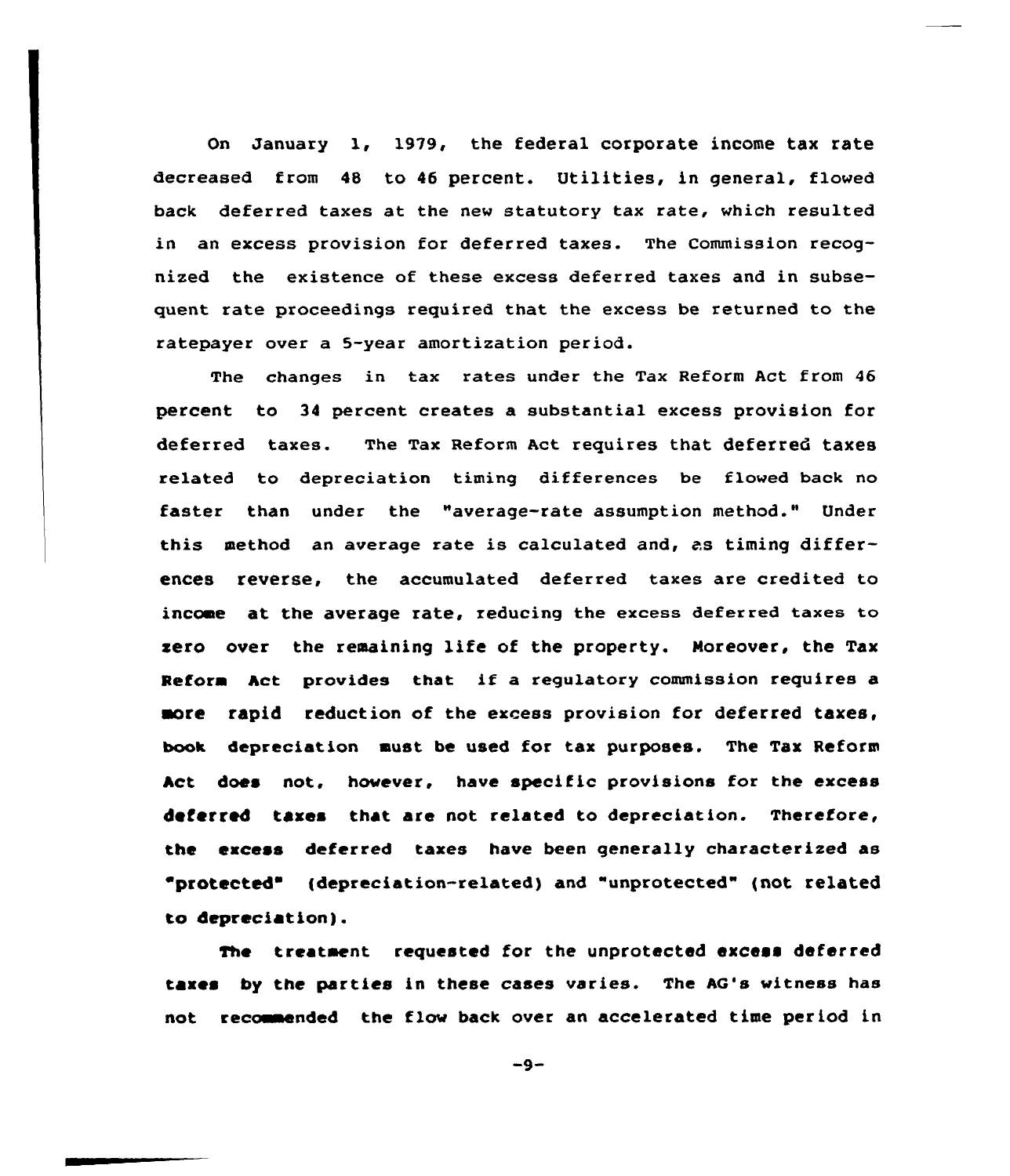these cases. Mr. DeWard stated that it would be more appropriate to consider this issue in a general rate proceeding. This would allow companies to retain those benefits to offset some of the negative impacts of the Tax Reform Act, such as reduced cash flow. The Commission recognizes the existence of the excess deferred taxes and is of the opinion that these taxes provided by ratepayers in previous years should be returned in an equitable manner. However, the various options for returning these benefits could not be fully explored within the context of this expedited proceeding. Therefore, the issue regarding accelerated amortization of excess deferred taxes vill be considered in future general rate proceedings and not in the present, limited proceeding

The primary position taken by most utilities on this issue was that deferred income taxes should be amortized, as timing differences reverse, using the tax rates in effect at the time they originated or using the average rate assumption method. Therefore, adjustments have been made to insure that deferred taxes resulting from timing differences that are reversing are included at the rate provided, as required under the Tax Reform Act.

# Rate Base Adjustments

In addition to adjusting tax expense to reflect the reduction in the tax rate, most utilities involved in these proceedings have proposed that the effects on cash flow be recognized in determining the effect on revenue requirements. Two views have been advanced as to how cash flow requirements are increased by the Tax

-10-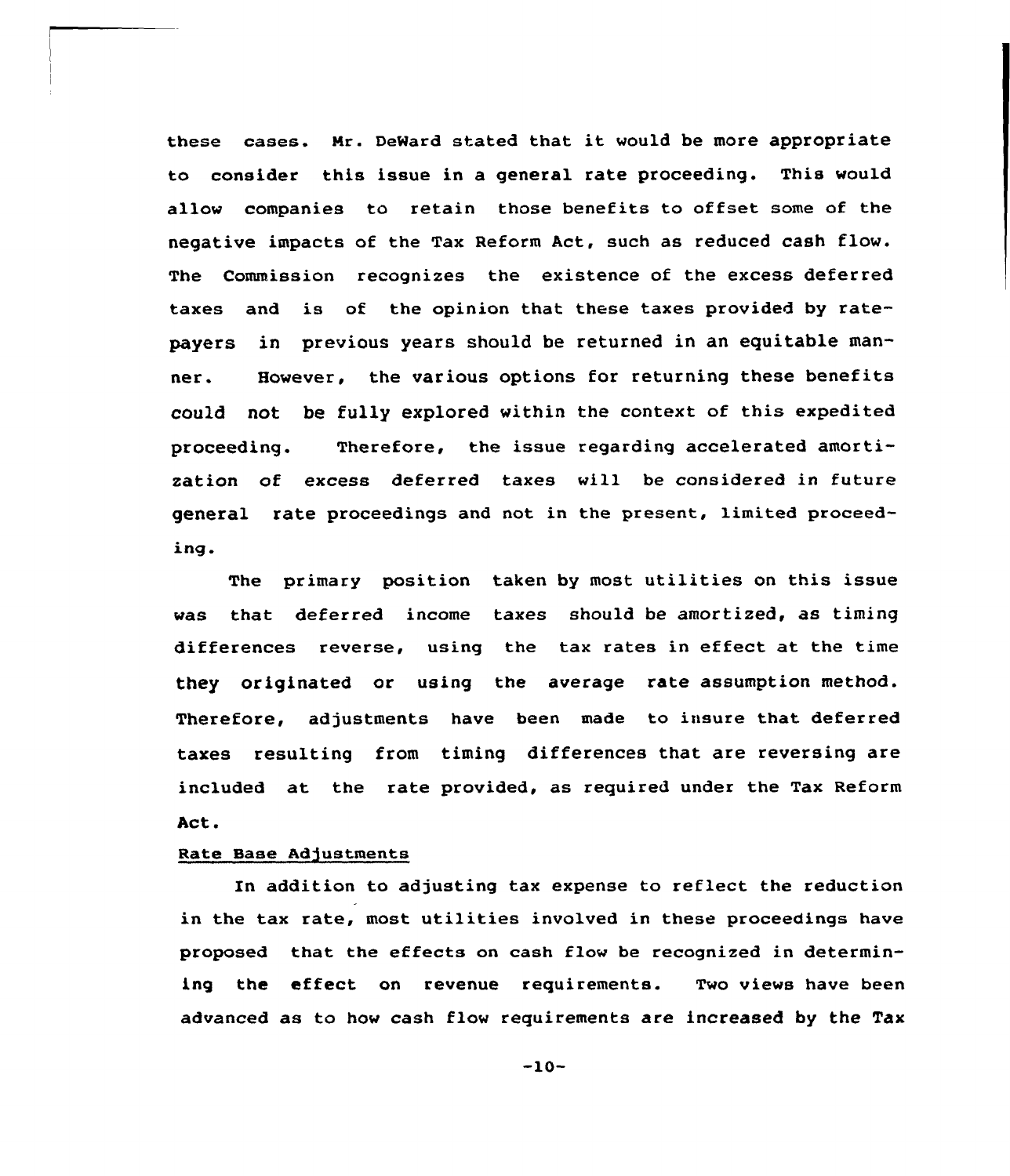Reform Act. The first is that rate base is increased due to the Tax Reform Act's reduction in temporary timing differences between the hook and tax return income tax expense. This reduction in timing differences reduces deferred taxes. Since deferred taxes serve as a deduction from rate base, the effect is to increase rate base. The second view is that the Tax Reform Act results in a greater current tax liability and, consequently, additional cash flow requirements. This additional cash flow must be provided for in additional capital requirements that increase the overall cost of service.

In its determination, the Commission has not distinguished between these two viewpoints, and has generally allowed adjustments to reflect the level of additional cash flow requirements it considers appropriate without regard to whether the result flows from a reduction in deferred taxes or an increase in capital requirements. the same. The effect on revenue requirements is essentially

The objective of the Commission in giving recognition to those aspects of the Tax Reform Act that affect capital requirements is to leave the company in the same earnings position as before the rate change in this case. <sup>A</sup> number of utilities, in determining the revenue requirements impact of the rate base adjustments, applied the rate of return granted in their last general rate case. The Commission finds this approach to be inappropriate. To apply the allowed return, where it is greater than the test-year actual return, to the incremental increase in rate base would result in improving the earnings position for the

 $-11-$ 

سماس الموارد الموارد الرازيل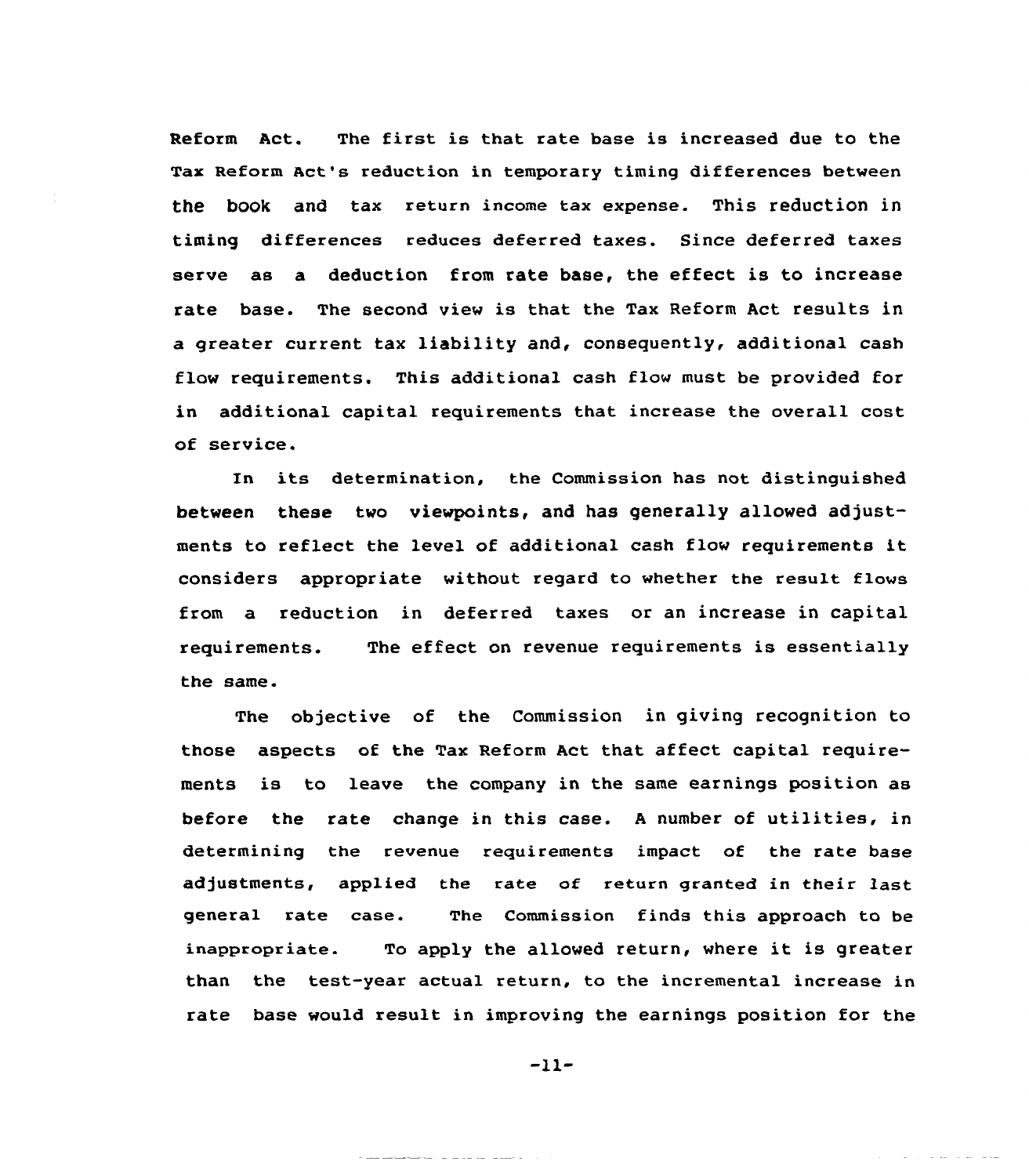utility with respect to return on rate base achieved prior to the implementation of the Tax Reform Act rate adjustment. The Commission, therefore, considers it more appropriate to use the testyear actua1 rate of return rather than the rate of return granted in the last rate case. This will maintain the company's rate of return at the test year level and will neither improve nor reduce the company's earnings position.

<sup>A</sup> number of adjustments were proposed by the various utilities as adjustments to rate base and cash flow. In evaluating the appropriateness of these adjustments, the Commission has concluded that adjustments which reflect changes resulting from the application of the Tax Reform Act to test year operations are acceptable. However, those adjustments that reflect the application of the Tax Reform Act to future operations are not. In other words, the Commission will not allow adjustments for those aspects of the Tax Reform Act which are dependent upon the addition of plant to the system. Such adjustments are beyond the end of the test year and relate to serving additional customers or growth in the system. In the absence of corresponding revenue and capitalization adjustments, the recognition of such post-test year adjustments would create a mismatch between revenue, capitalization, and rate base. The derivation of such revenue and capitalization adjustments are speculative in nature and not generally allowed by this commission in rate cases. The commission has, therefore, excluded from the determination of revenue requirements herein all adjustments which are affected by the Tax Reform Act on a posttest year basis.

-12-

state of a series and analysis of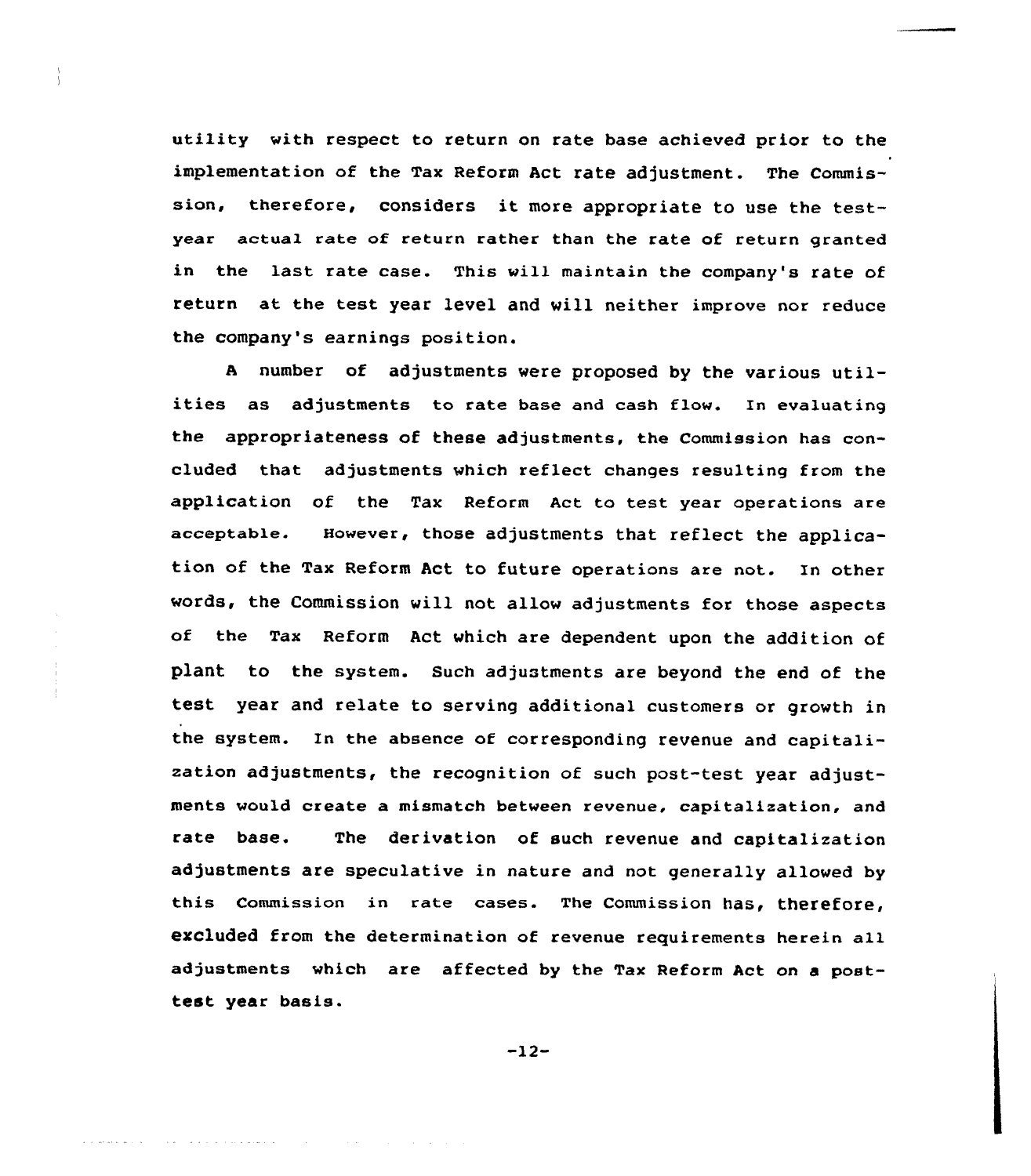Based upon the various adjustments proposed in one or more of these cases, following is a synopsis of the Commission's findings and determinations:

### Rate Base Adjustments Allowed

The decrease in deferred taxes resulting from changes in the tax code relating to unbilled revenue, uncollectible accounts, certain business expenses, superfund taxes, and test-period investment tax credits ("ITC") has been included since it meets the criterion of being based upon the application of the Tax Reform Act to actual test year operations, is unrelated to plant grawth, and daes not create a mismatch between test-year rate base and pro forma revenues and capitalization.

# Rate Base Adjustments Disallowed

l. Depreciation Several utilities proposed to recognize the effect of the Tax Reform Act's new Nodified Accelerated Cost Recovery System ("MACRS") on rate base. Generally, MACRS will result in lower depreciation expense per tax return, which results in a greater current tax liability in the future. NACRS did not become effective, however, unti1 January 1, 1987, and is applicable only to property placed in service after that date. This is a post-test year occurrence for all utilities participating in these proceedings. As previously noted, the Commission finds it inappropriate to recognize such post-test period adjustments.

2. ITC Based Upon Future Plant Additions The Commission has disallowed proposed adjustments to recognize the loss of ITC on plant placed in service subsequent to the test year since the

 $-13-$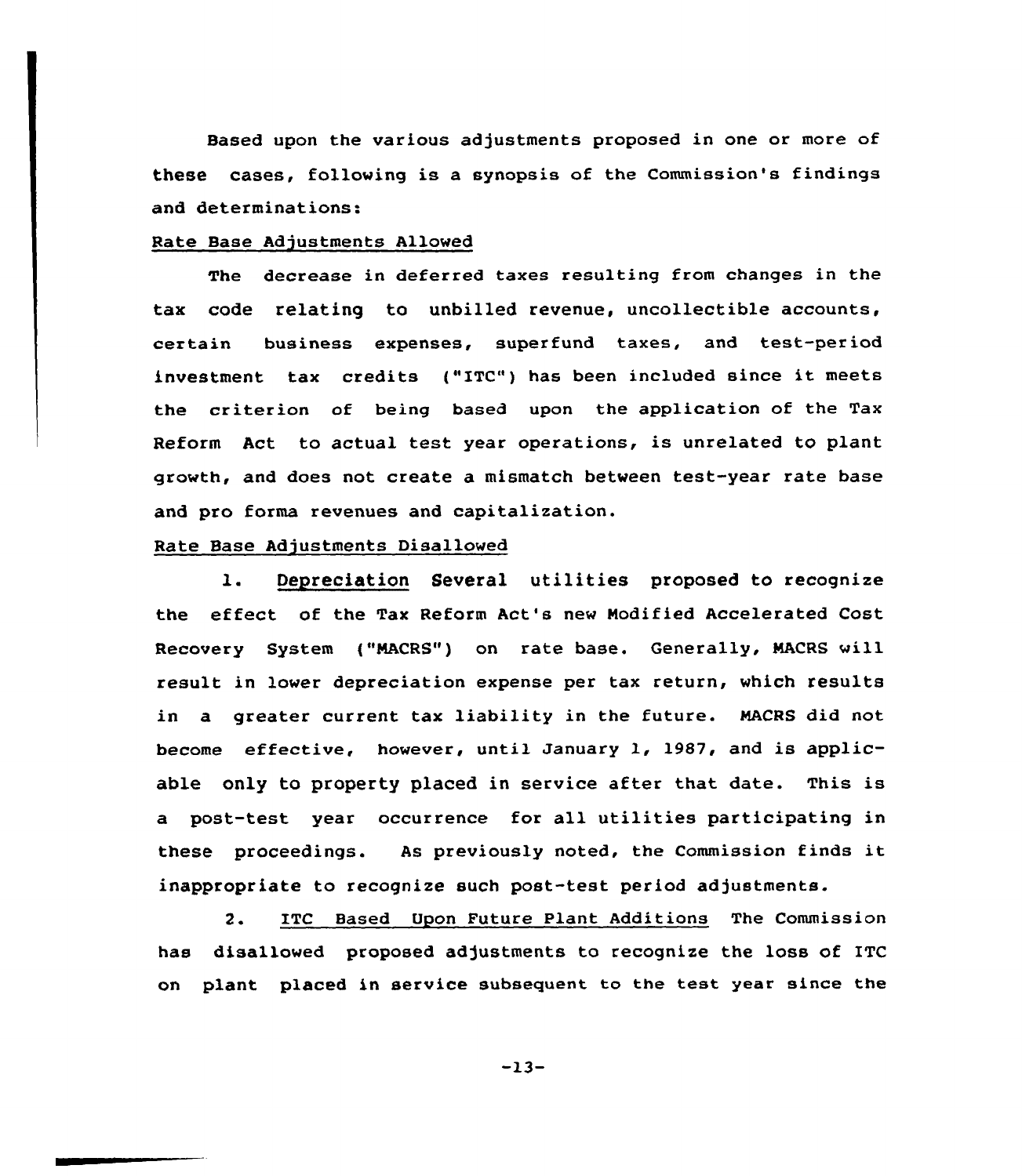inclusion of plant and capital associated with said ITCs is not generally allowed by the Commission for rate-making purposes.

3. Capitali2ed Overheads The Tax Reform Act's capitalization requirements for interest, pension and benefit costs, and so forth, are not effective until January 1, 1987, and thus will only pertain to construction after this date. Because of the post-test year nature of this adjustment, the Commission has not included these adjustments in this proceeding.

4. Contributions in Aid of Construction The Tax Reform Act provision requiring contributions to be included as taxable income on the tax return of the utility is not effective until January 1., 1987, and thus will relate only to post-test period construction. The Commission has, therefore, disallowed adjustments proposing to reflect loss of cash flow resulting from the taxability of contributions.

### Implementation Date

The Tax Reform Act, which reduces the top corporate tax rate to 34 percent, produces an effective tax rate for 1987 of 40 percent. This is the blended or average rate based on the current tax rate of <sup>46</sup> percent, which is in effect for the first <sup>6</sup> months of 1987, and the <sup>34</sup> percent rate which becomes effective July 1, 1987. The current rates of most utilities are based on the <sup>46</sup> percent tax rate which was in effect at the time the rates were set by the Commission. Therefore, since January 1, 1987, most utilities have charged rates based on <sup>a</sup> tax rate of 46 percent which is in excess of the 1987 blended rate of 40 percent.

-14-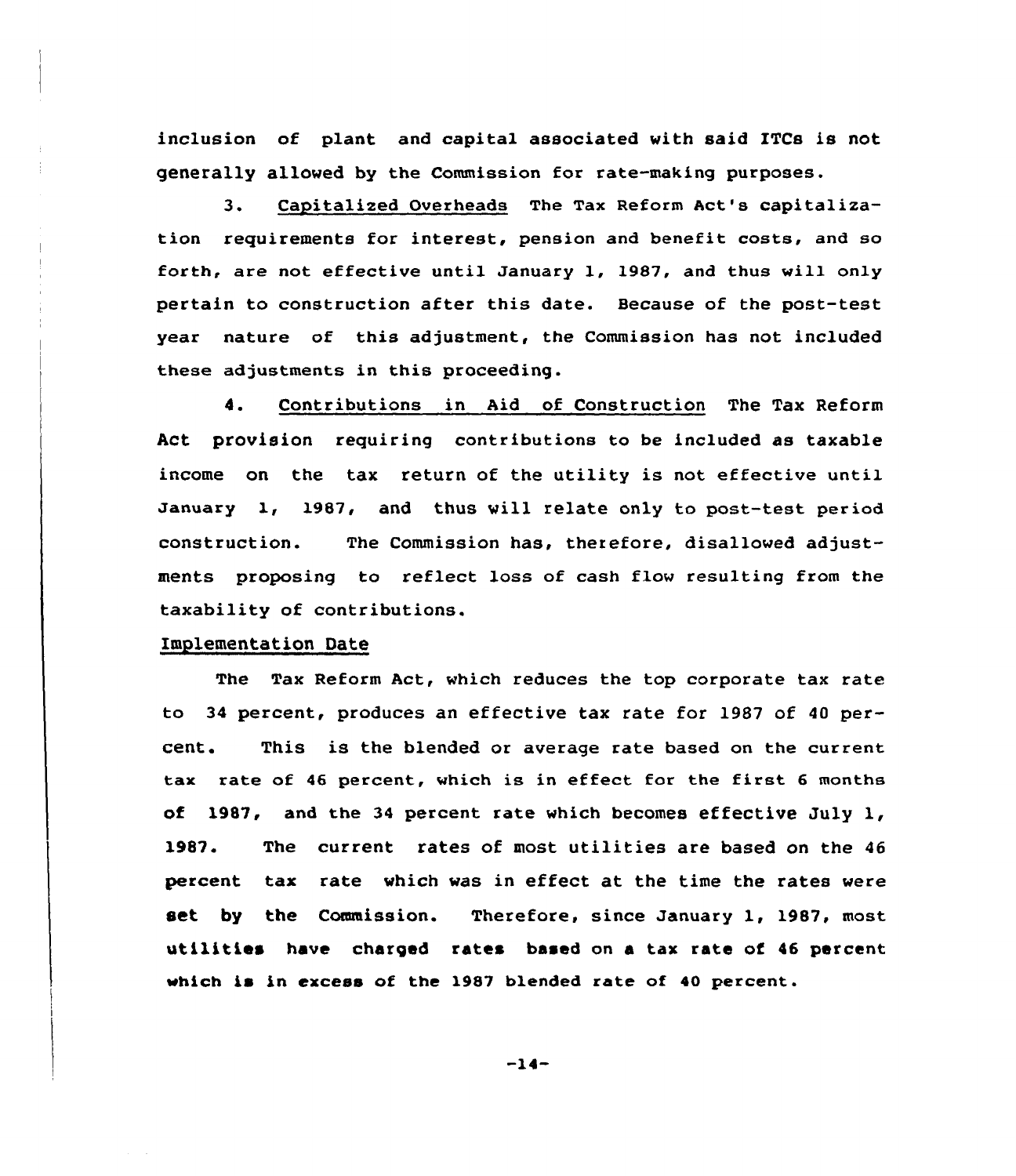Generally, in order to reflect the effects of the Tax Reform Act during 1987 and beyond, the Commission has two basic options: adjust rates retroactive to January l, 1987, based on the 1987 blended tax rate of <sup>40</sup> percent and adjust rates January 1, 1988, based on the 34 percent tax rate, or make one adjustment effective July 1, 1987, based on a 34 percent tax rate, to achieve the same overall effect. By this second approach, most companies will have charged rates for the first half of 1987 based on <sup>a</sup> <sup>46</sup> percent tax rate and for the second half of 1987 based on a 34 percent tax rate. This will result in rates (and tax collections) for 1987 that equate to a blended tax rate of 40 percent.

In response to concerns of some utilities concerning the July 1, 1987, rate change, the Commission cites Section 15 of the Internal Revenue Code of l986 which prescribes the method of computing taxes in 1987 for calendar year taxpayers. That section requires that "tentative taxes" for 1987 be computed by applying both the 46 percent tax rate and the 34 percent tax rate to taxable income for the entire calendar year; and the tax for the calendar year shall then be the sum of each tentative tax in proportion to the number of days in each 6-month period as compared to the number of days in the entire taxable year.

The Commission is of the opinion that a one-time adjustment, based on a 34 percent tax rate, effective July 2, 1987, will meet the transitional requirements of calendar year 1987 and achieve the Commission's goals for this proceeding as set out in its Order of December ll, 1986.

 $-15-$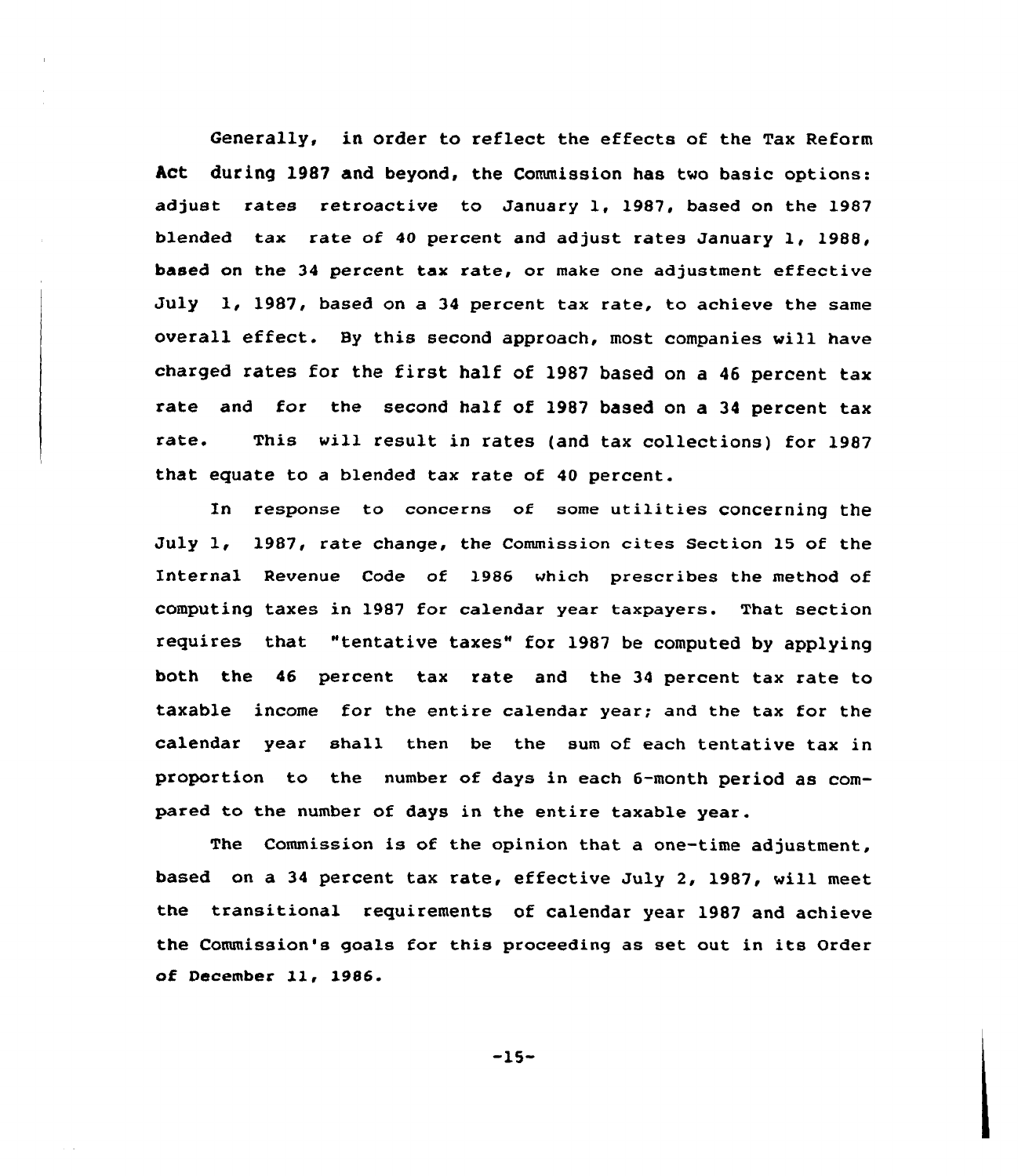#### Revenue Reguirements

Based on the tax rate reduction and the other Tax Reform Actrelated adjustments accepted herein, LG&E's annual tax expense for rate-making purposes will decline by \$15,287,000, which in turn will increase operating income by the same \$15,287,000. The reduction in taxes is  $$722,000$  for gas operations and  $$14,565,000$ for electric operations, calculated as follows:

|                                                                             |   | Gas                  |    | Electric                   |   | Total                        |
|-----------------------------------------------------------------------------|---|----------------------|----|----------------------------|---|------------------------------|
| Federal Income Tax:<br>Current<br>Deferred                                  | s | 826,000<br>1,943,000 |    | \$40,113,000<br>15,718,000 |   | \$40,939,000<br>17, 161, 000 |
| Total<br>DIVIDE BY:<br>Original Tax Rate                                    |   | \$2,769,000<br>.46   |    | \$55,831,000<br>.46        |   | \$58,600,000<br>.46          |
| Indicated Taxable Income \$ 6,020,000<br>MULTIPLY BY:<br>Change in Tax Rate |   |                      |    | \$121,371,000              |   | \$127,391,000                |
| $(46.0% - 34.0%)$                                                           |   | .12                  | X. | .12                        | x | .12                          |
| <b>REDUCTION</b><br><b>TAXES</b><br>IN.                                     |   | 722,000              |    | \$14,565,000               |   | \$15,287,000                 |

In the above calculation the impact of the reversing tax timing differences is reflected in the tax reduction to conform with the requirements of the Tax Reform Act that the reversing timing differences be credited to income at the rate determined under the average rate assumption method. This is consistent with the position of LG&E and of the AG.

To reflect the tax reduction in rates, it is necessary to apply a revenue conversion factor to determine the reduction in revenue requirements caused by the reduction in tax expense. The revenue conversion factor based on LQSE's "gross up" of .61215 as shown in Fowler Exhibit 5, and based on the 34 percent federal tax

 $-16-$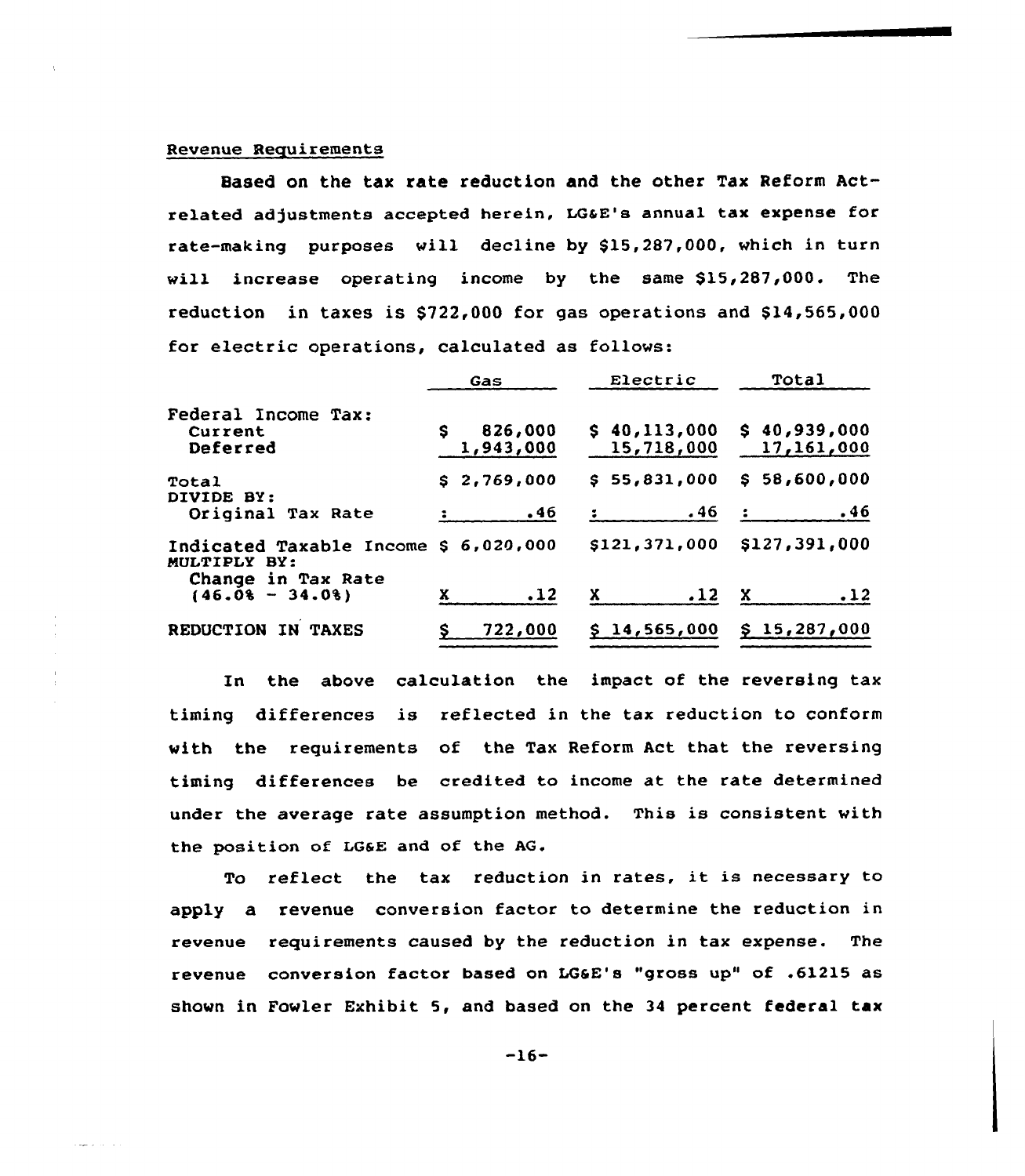rate is 1.633582. The Commission finds this factor, which also reflects state income taxes, to be an accurate and reasonable means of calculating the change in LG6E's revenue requirements. The reduction in revenue requirements is calculated as follows:

|                                              | Gas           | Electric        | Total        |
|----------------------------------------------|---------------|-----------------|--------------|
| Reduction in Taxes<br>LESS:                  | 722,000<br>\$ | \$14,565,000    | \$15,287,000 |
| Additional Income Tax<br>Reserve - Bad Debts | $<$ 49,000>   | $<$ 100.000 $>$ | $149,000$    |
| Superfund Tax                                | < 5.000 >     | < 78,000 >      | <83,000>     |
| Subtotal                                     | 668,000<br>S  | \$14,387,000    | \$15,055,000 |
| Conversion Factor                            | 1.633587      | 1.633587        | 1.633587     |
| Subtotal<br>LESS:                            | \$1,091,000   | \$23,502,000    | \$24,593,000 |
| Amount Required to<br>Maintain Cash Flow     | $<$ 181,000>  | $350,000$       | < 531.000 >  |
| REVENUE REQUIREMENTS<br><b>REDUCTION</b>     | 910,000       | \$23,152,000    | \$24,062,000 |

In the above calculation. three adjustments have been allowed. The first adjustment is the additional income tax associated with bad debt reserve. The second adjustment is the additional expense associated with the new Superfund tax as calculated by Nr. DeNard for the AG. The third adjustment is the amount of additional revenue required to allow LG&E to maintain cash flow. As discussed in the sections on Rate Base Adjustments, only adjustments not dependent upon future plant additions have been allowed. In this case, those include the effect of the 1oss of the Investment Tax Credit, the effect of Unbilled Revenues, Bad Debt Reserve and Vested Vacation Pay. The amount of additional revenues to maintain cash flow was computed as follows:

-17-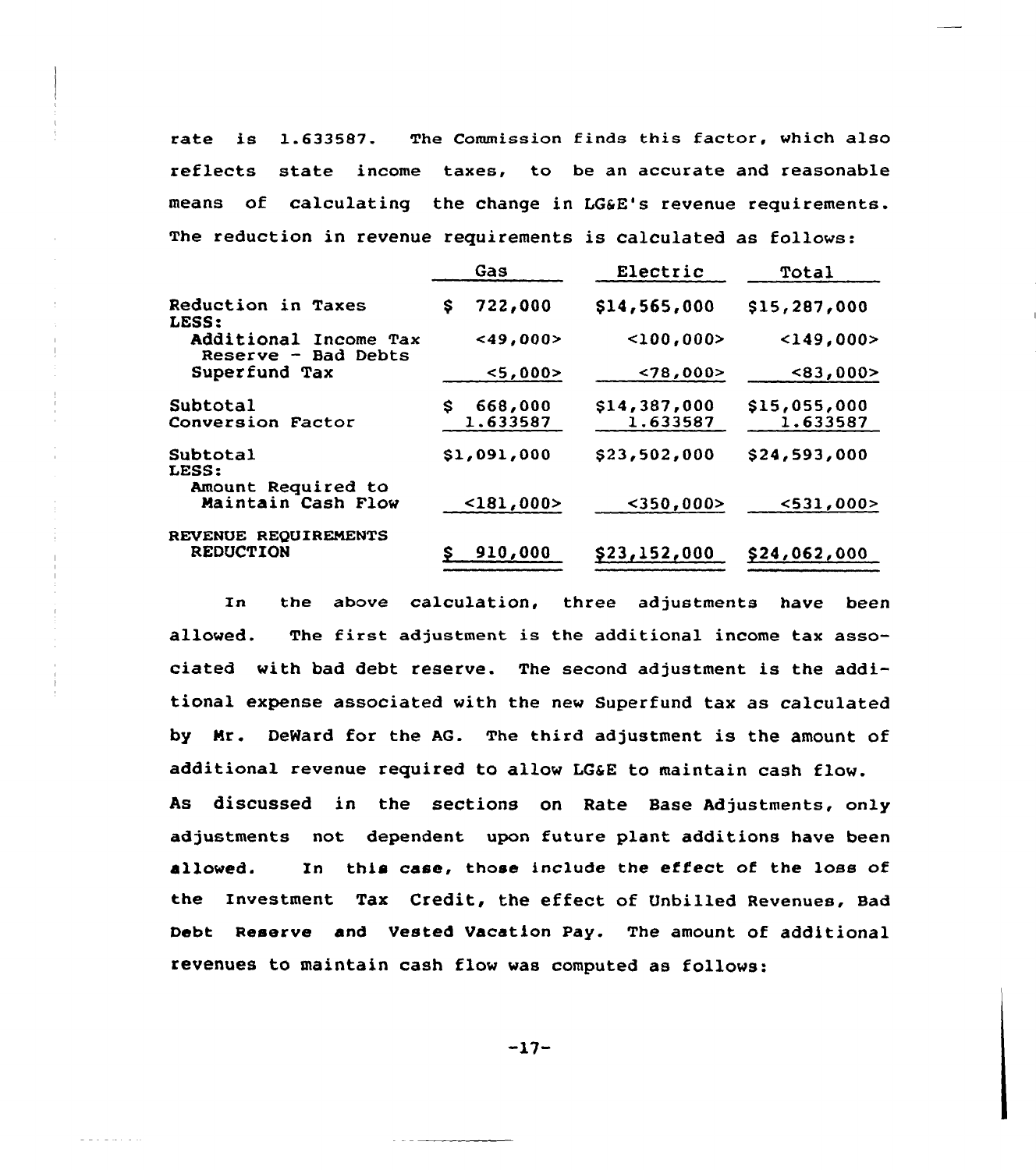|                                                   | Gas           | Electric    | Total       |
|---------------------------------------------------|---------------|-------------|-------------|
| Investment Tax Credit<br><b>Unbilled Revenues</b> | 552,000<br>S. | \$2,364,000 | \$2,916,000 |
| Federal                                           | 1,181,000     | 1,090,000   | 2,271,000   |
| State                                             | 271,000       | 251,000     | 522,000     |
| Bad Debt Reserve - Book<br>Reserve                |               |             |             |
| Pederal                                           | 56,000        | 115,000     | 171,000     |
| State                                             | 13,000        | 26,000      | 39,000      |
| Vested Vacation Pay                               |               |             |             |
| Federal                                           | 123,000       | 414,000     | 537,000     |
| Total                                             | \$2,196,000   | \$4,260,000 | \$6,456,000 |
| Embedded Cost of Debt                             | .0822         | .0822       | .0822       |
| AMOUNT REQUIRED TO                                |               |             |             |
| <b>MAINTAIN CASH FLOW</b>                         | 181,000       | 350,000     | 531,000     |

Therefore, based on the tax rate reduction to 34 percent and the other Tax Reform Act-related changes which the Commission has accepted herein, LGSE's annual revenue requirements decline by \$24,062,000. The reduction for gas operations is \$910,000 and the reduction for electric operations is \$23,152,000. The reduction should flow the Tax Reform Act tax savings to LG&E's ratepayers while having a neutral impact on its earnings. Such a result is consistent with the Commission's objectives as set out in its Order of December ll, 1986.

# Contributions in Aid of Construction and Customer Advances

The Tax Reform Act requires that any contributions received in aid of construction, or any other contribution by a customer or potential customer, to provide or encourage the provision of services to or for the benefit of the transferor be included as

-18-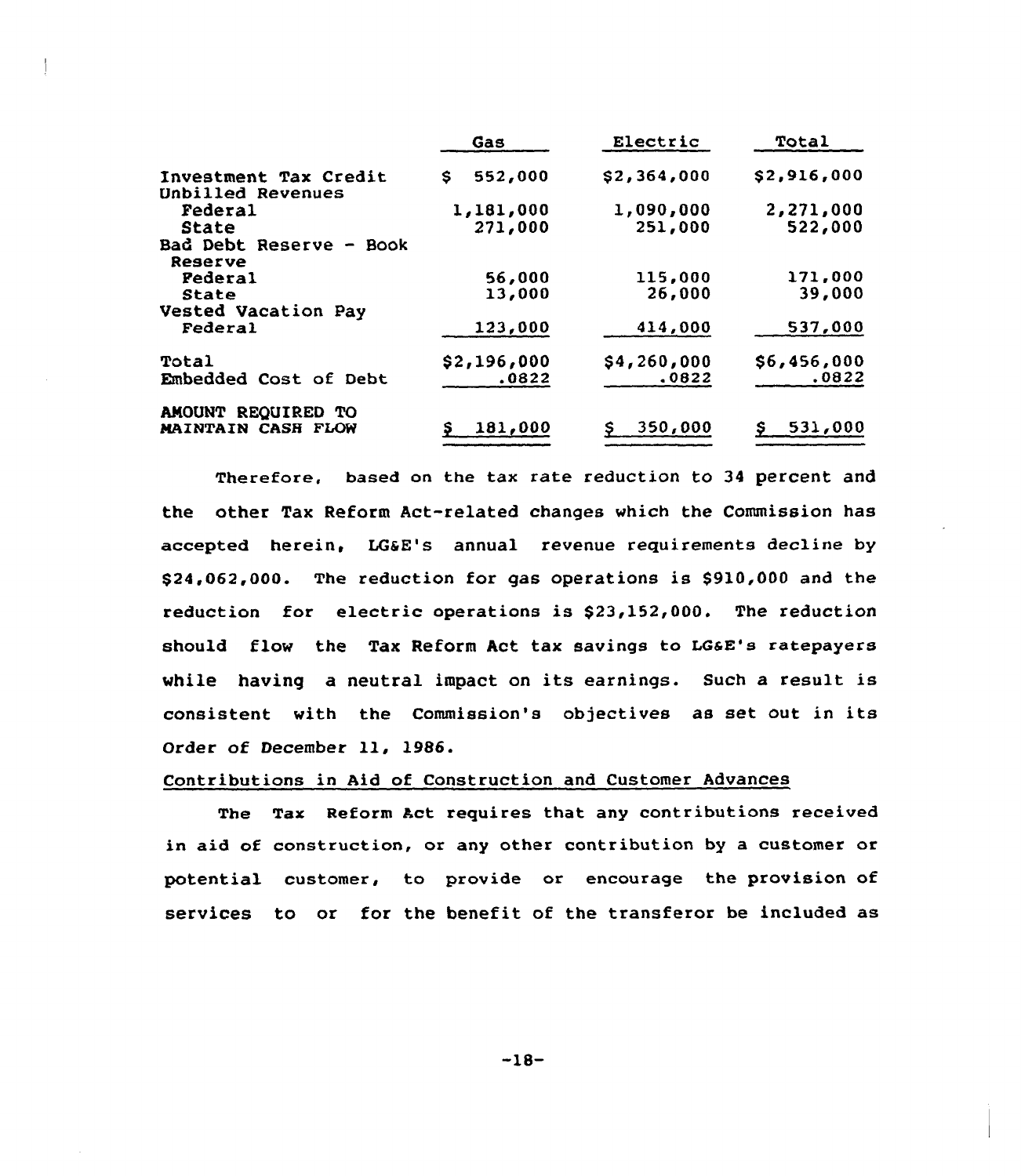taxable income.  $6$  On December 12, 1986, Kentucky-American Water Company ("Kentucky-American" ) submitted <sup>a</sup> letter to the Commission wherein it proposed the following options for treatment of contributions and customer advances for construction:

- a. "No Refund" Option: Under this alternative the contributor would not be entitled to any potential refunds. The total amount contributed would be recorded as ordinary income for tax purposes and the associated tax would be recorded as a payable. Kentucky-American would supply the capital necessary for completion of the construction (construction cost — net contributions).
- b. "Refund" Option: Under this alternative the contributor would be entitled to the potential refund. The contribution would be increased to include federal income taxes and the total amount received would be recorded as ordinary income for tax purposes. The contributor would then be entitled to the potential refund of the entire contribution within the statutory time limit of 10 years.

Further, Kentucky-American proposed that for contributions in aid of construction the no refund option be used for rate-making purposes.

<sup>6</sup> Explanation of Tax Reform Act of 1986. Commerce Clearing House, Inc., par. 1,670, page 486.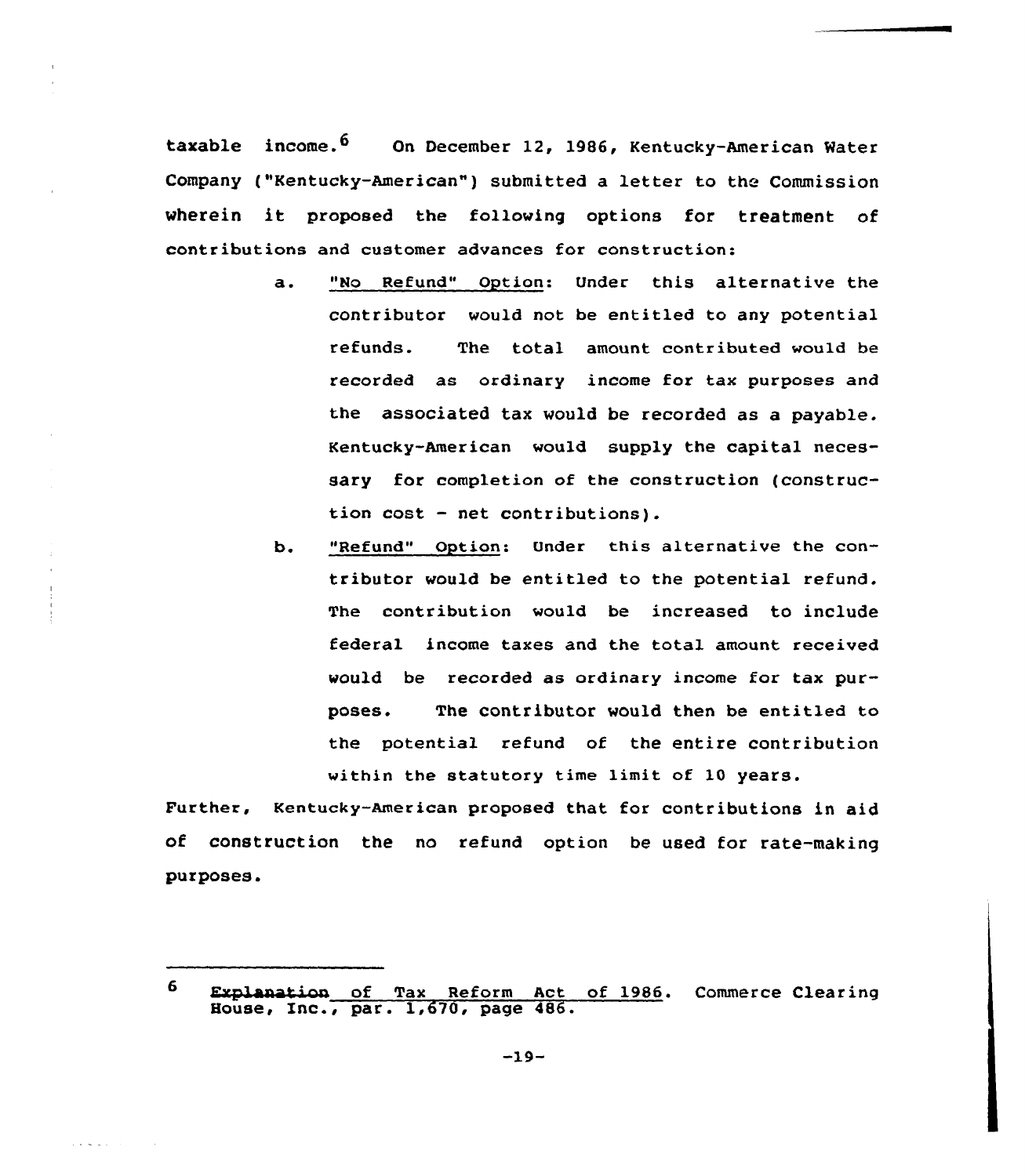After careful consideration of the information presented by Kentucky-American, the Commission is of the opinion that the refund option as proposed by Kentucky-American appears to be the most equitable method of passing on the taxes related to contributions to both the utility and its general body of ratepayers, in that it will require the customers receiving the service to pay for the total cost of providing that service with the potential for future refunding. Further, the utility and its general body of ratepayers would be only obligated to contribute capital in the future as customers are added to the system and the benefits from those additions are received. Therefore, the Commission has chosen the refund option for use by Kentucky-American and for general applicability to all utilities.

The Commission recognizes that this policy is being established based solely on the evidence presented by Kentucky-American and is of the opinion that this matter should be investigated further in a separate proceeding. Therefore, the policy is being implemented on a temporary basis subject to the outcome of a formal investigation wherein all parties will be given the opportunity to submit evidence on this issue.

The treatment of contributions established herein vill result in no revenue requirement impact on the utilities in these proceedings and, thus, no adjustment has been recognized.

### Rate Design

In the order establishing this case, the Commission suggested that the reduction in revenue resulting from the Tax Reform Act could be spread to consumers by a uniform reduction to all NWH

 $-20-$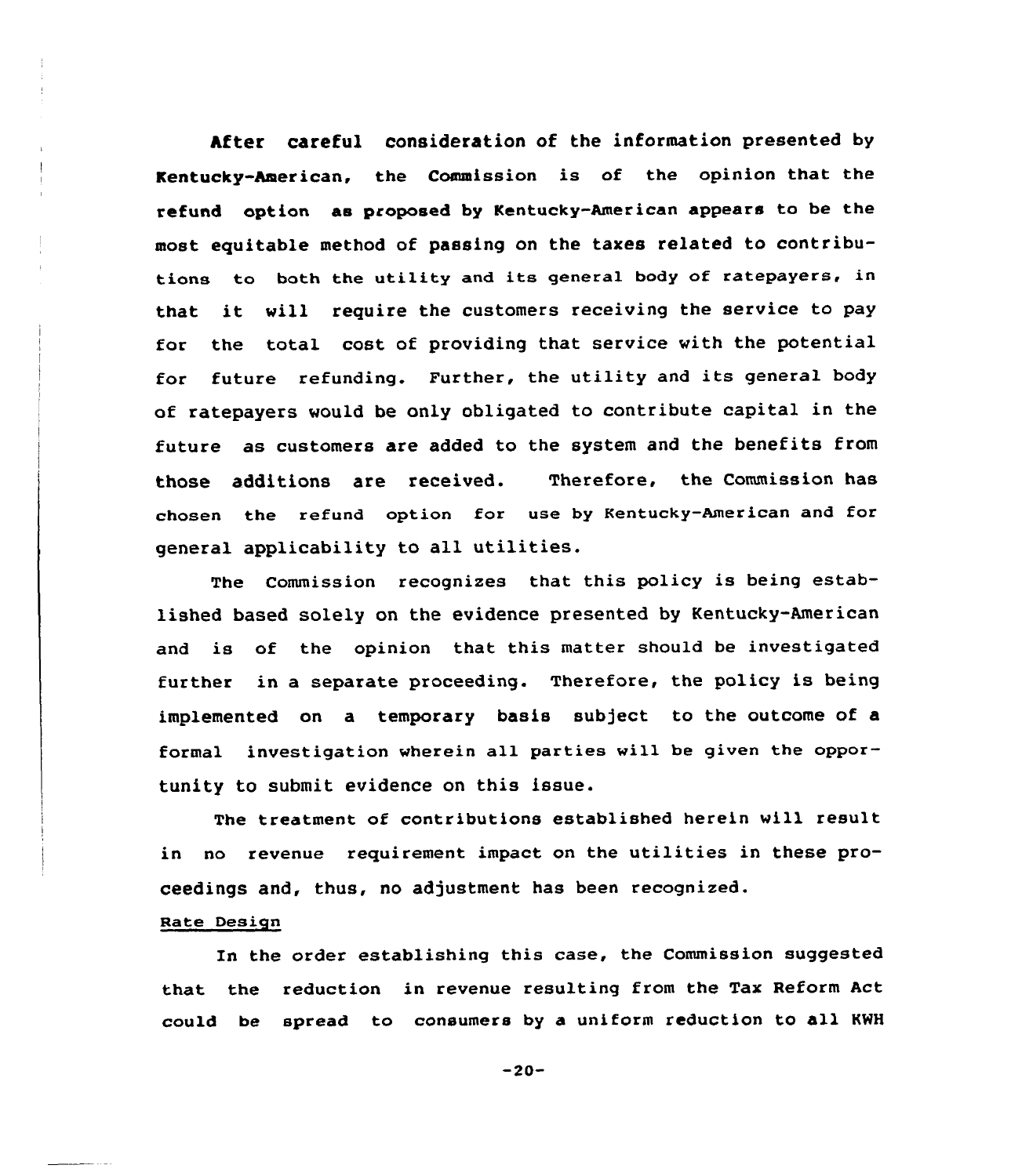charges. LGaE has filed rates designed to flow through the revenue requirement reduction resulting from the Tax Reform Act on a uniform KWH basis. This method is equitable and achieves the intent of the Commission to conform with the rate design approved in the last rate case.

LG&E's reduction factor of \$ .00278 per KWH for electric rates was determined by dividing the revenue reduction of  $$23,152,000$  by KWH sales of  $8,335,270,298$ . The reduction factor of \$.00203 per 100 cubic feet for gas rates was determined by dividing the revenue reduction of \$910,000 by Mcf sales of 44,947,981.

#### Statutory Notice

The Commission has determined, as provided in KRS 278.180, that a notice period of less than 30 days is reasonable. The shorter notice period was required because the Tax Reform Act was passed by Congress in October 1986, with an effective date of January 1, 1987, which provided a relatively short time for the Commission to conduct investigatory proceedings and issue orders implementing rates effective July 2, 1987, to reflect the 40 percent tax rate in utility rates for 1987 under the procedure established herein.

#### **SUMMARY**

The Commission, after consideration of the evidence of record and being advised, is of the opinion and finds that:

1. The Tax Reform Act results in <sup>a</sup> substantial cost savings to LGaE and said cost savings should be flowed through to ratepayers in an equitable manner.

-21-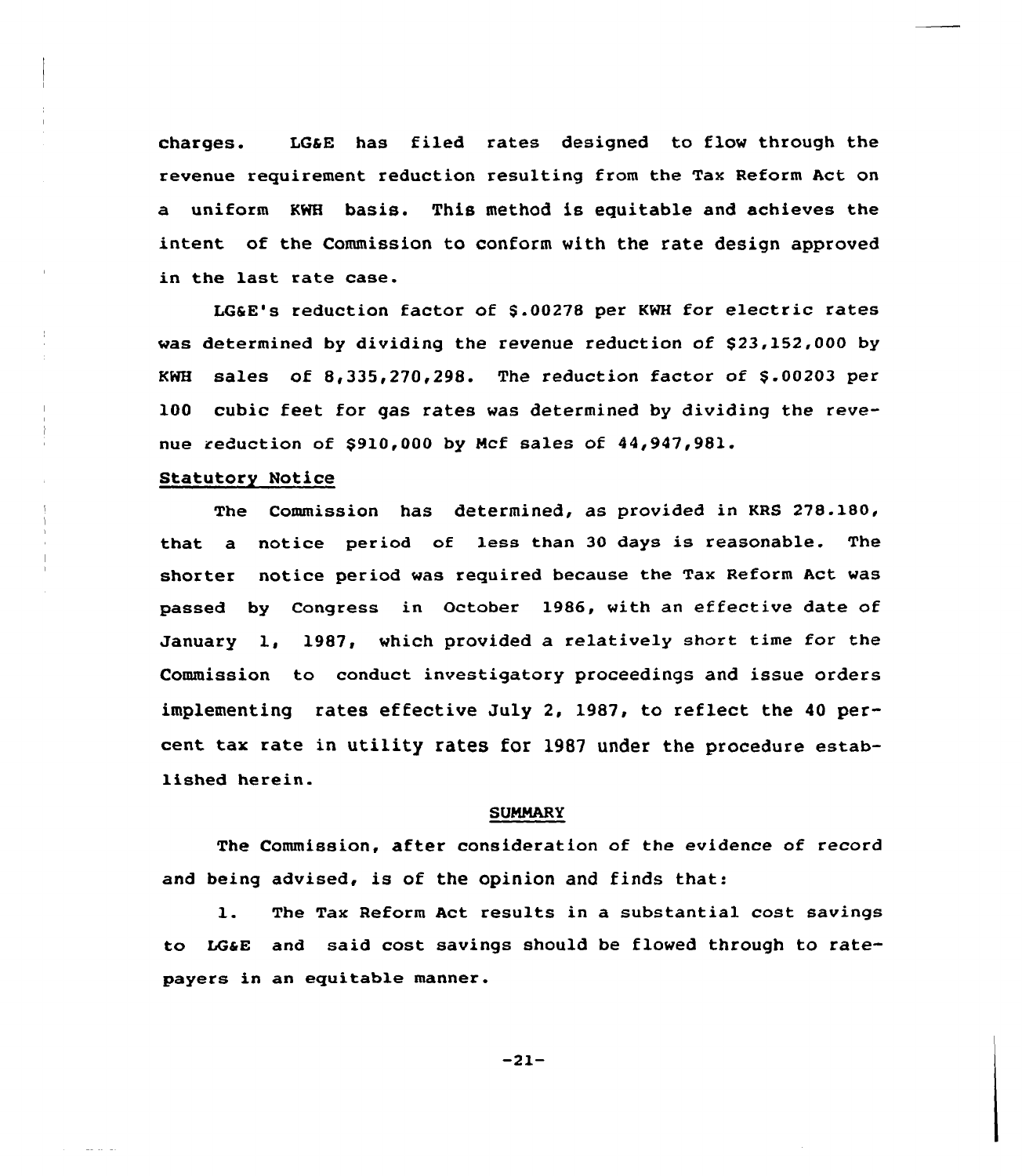2. The unique characteristics and primary considerations of this proceeding that require narrowing its scope are: (I) the cost change generated by the Tax Reform Act was clearly beyond the control of the utility; (2) the cost change generated by the Tax Reform Act affected all major privately owned utilities in a similar manner; (3) the cost change generated by the Tax Reform Act had a major impact on the cost of service of utilities; and, (4) the cost change generated by the Tax Reform Act became effective at a specified date which required expeditious action on the part of the Commission.

3. The implementation procedure detailed herein is an equitable method for determining the adjustment in revenues required to reflect the 40 percent Federal Income Tax Rate in the rates of utilities for the calendar year 1987.

4. The existing rates of LG&E are unreasonable inasmuch as they reflect a federal income tax provision that is no longer in effect.

5. The adjustment to rates prescribed herein has no affect on the earnings of LG&E after recognition of the cost savings resulting from the Tax Reform Act, and consequently said rate adjustment is fair, just, and reasonable.

IT IS THEREFORE ORDERED that:

The motion to strike the testimony of Mr. Kinloch is  $\mathbf{1}$ . denied.

 $2.$ All other motions not specifically addressed are denied.

 $3$ . The rates in Appendix <sup>A</sup> are the approved rates for service rendered on and after July 2, 1987.

 $-22-$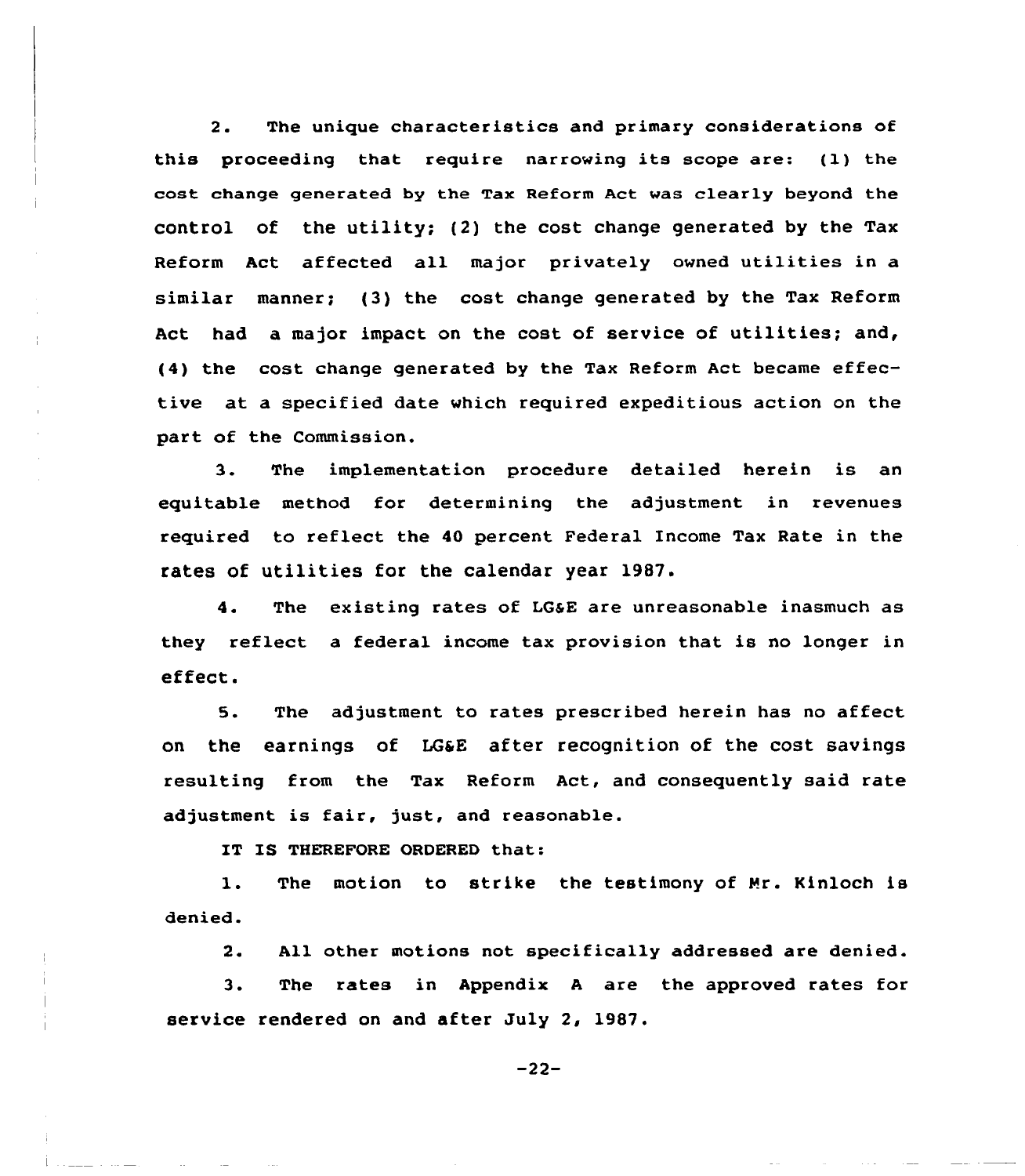4. Revised tariffs reflecting the rates set out in Appendix <sup>A</sup> shall be filed within 30 days from the date of this Order.

5. Revised tariffs reflecting the Commission's policy on the treatment of taxes associated with contributions in aid of construction shall be filed within 30 days from the date of this Order.

Done at Frankfort, Kentucky, this 11th day of Jume, 1987.

PUBLIC SERVICE COMMISSION

 $\mathscr{L}.$  He Chairman

Williams Commissione

ATTEST:

Executive Director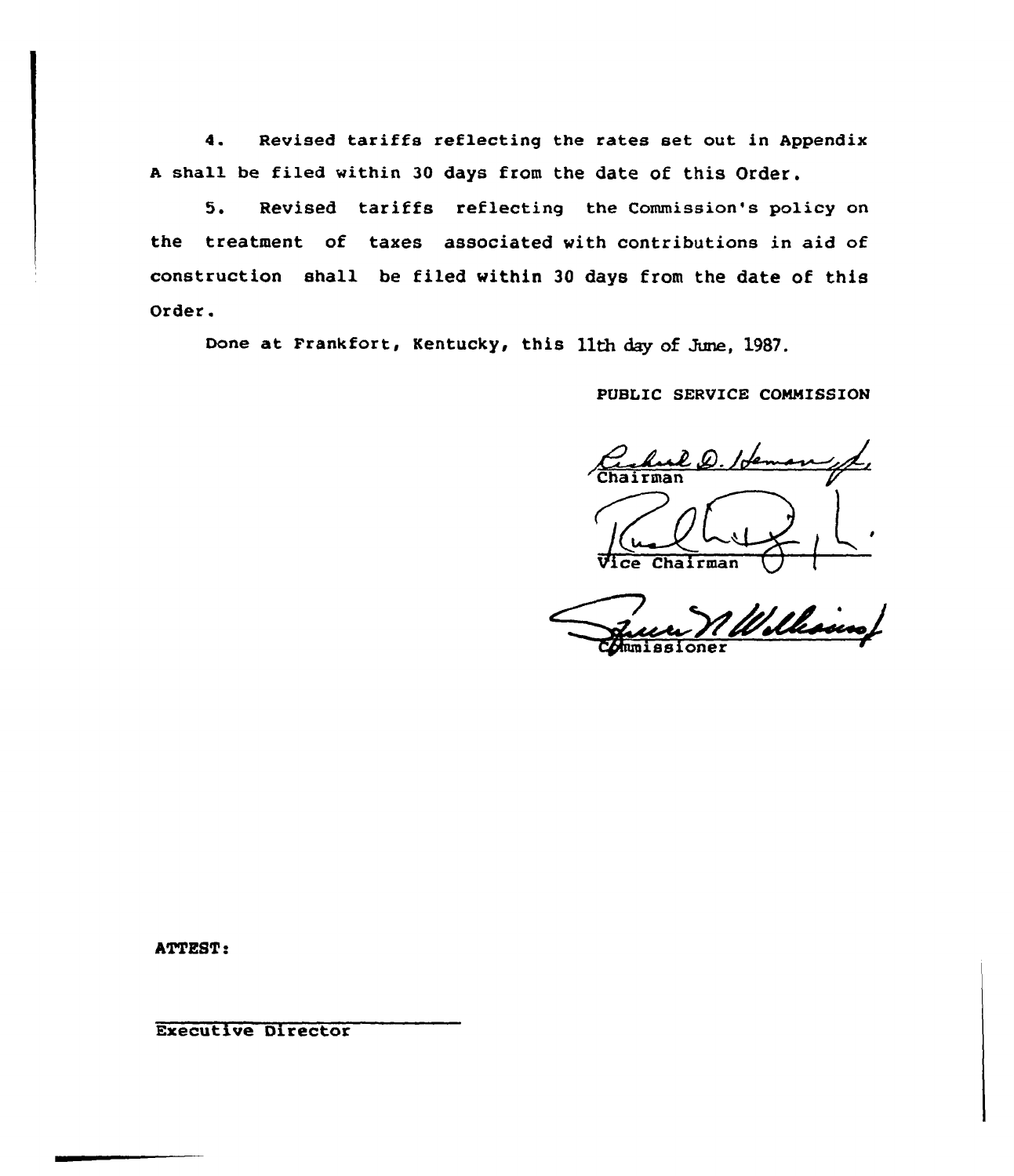#### APPENDIX A

### APPENDIX TO AN ORDER OF THE KENTUCKY PUBLIC SERVICE CONNISSION IN CASE NO. 9781 DATED June 11, 1987.

The following rates and charges are prescribed for the customers in the area served by Louisville Gas and Electric Company. All other rates and charges not specifically mentioned herein shall remain the same as those in effect under authority of this Commission prior to the effective date of this Order.

# ELECTRIC SERVICE

### RES IDENT IAL RATE (RATE SCHEDULE R)

RATE:

Customer Charge: \$3.16 per meter per month.

Winter Rate: (Applicable during 8 monthly billing periods of October through way)

First 600 kilowatt-hours per month 5.852¢ per Kwh<br>Additional kilowatt-hours per month 4.546¢ per Kwh Additional kilowatt-hours per month

Summer Rate: (Applicable during <sup>4</sup> monthly billing periods of June through September)

All kilowatt-hours per month 6.4204 per Kwh

### WATER HEATING RATE (RATE SCHEDULE WH}

RATE: 4.6244 per kilowatt-hour.

### GENERAL SERVICE RATE\* (RATE SCHEDULE GS}

### RATE

#### Customer Charac:

\$ 3.73 per meter per month for single-phase service \$7.45 per meter per month for three-phase service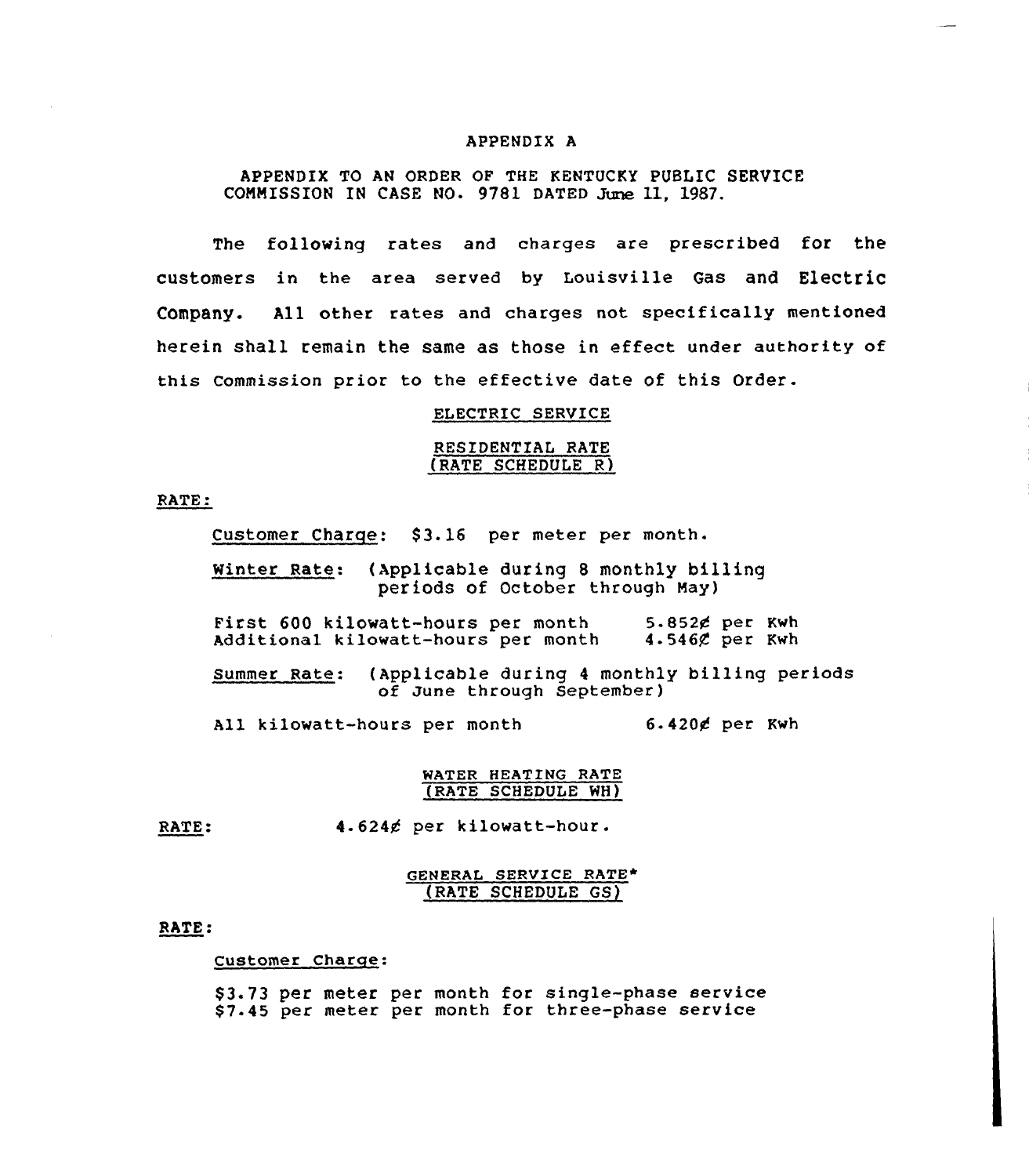Winter Rate: (Applicable during 8 monthly billing periods of October through May)

All kilowatt-hours per month 6.261¢ per Kwh

Summer Rate: (Applicable during <sup>4</sup> monthly billing periods of June through September)

All kilowatt-hours per month 7.039£ per Kwh

### SPECIAL RATE FOR ELECTRIC SPACE HEATING SERVICE RATE SCHEDULE GS

# RATE:

For all consumption recorded on the separate meter during the heating season the rate shall be 4.5904 per kilowatt-hour.

# DIRECT CURRENT POWER RATE (RATE SCHEDULE DC)

RATE:

Customer Charge: \$8.00 per meter per month.

All kilowatt-hours per month 7.4054 per Kwh

#### LARGE COMMERCIAL RATE (BATE SCHEDULE LC)

RATE:

Customer Charge: \$15.63 per delivery point per month.

Demand Charge:

|                                                                                               | Secondary<br>Distribution  | Primary<br>Distribution     |
|-----------------------------------------------------------------------------------------------|----------------------------|-----------------------------|
| Winter Rate: (Applicable<br>during 8 monthly billing<br>periods of October through<br>May)    |                            |                             |
| All kilowatts of billing<br>demand                                                            | \$7.15 per Kw<br>per month | $$5.55$ per Kw<br>per month |
| Summer Rate: (Applicable<br>during 4 monthly billing<br>periods of June through<br>September) |                            |                             |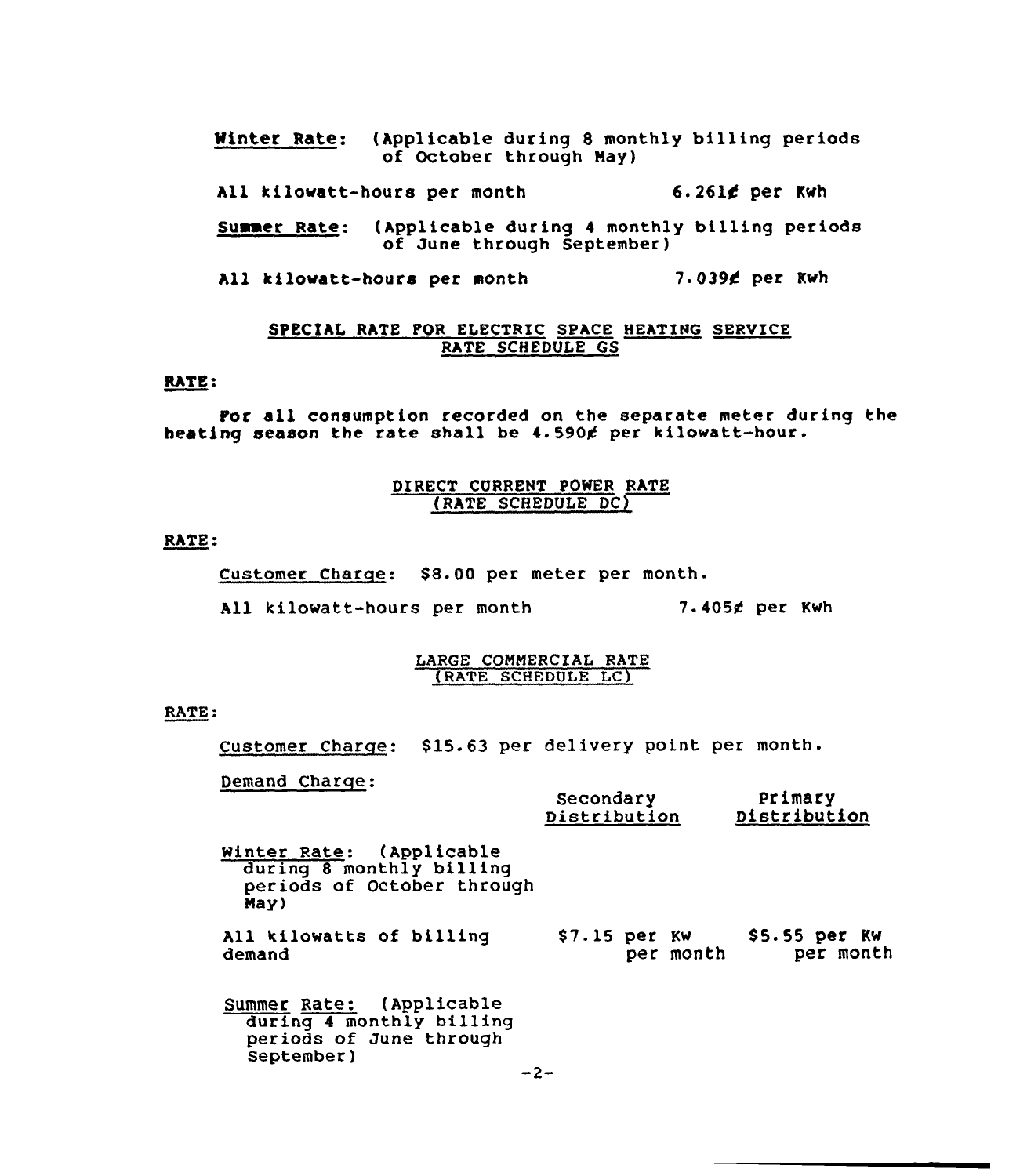All kilowatts of billing demand S10.18 per Kw per month \$ 8. 32 per Kw per month

Energy Charge:

All kilowatt-hours per month 3.1484

### LARGE COMMERCIAL TIME-OF-DAY RATE

### RATE:

Customer Charge: \$15.63 per delivery point per month

#### Demand Charge:

Basic Demand Charge<br>Second Distribution Second Distribution 53.64 per Kw per month<br>Primary Distribution 51.95 per Kw per month \$1.95 per Kw per month

Applicable to the highest average load in kilowatts recorded during any 15-minute interval in the monthl billing period but not less than 504 of the maximum demand similarly determined during any of the ll preceding months. Peak Period Demand Charge

| Summer Peak Period |  | \$6.58 per Kw per month |  |                         |
|--------------------|--|-------------------------|--|-------------------------|
| Winter Peak Period |  |                         |  | \$3.50 per Kw per month |

Applicable to the highest average load in kilowatt recorded during any 15-minute interval of the peak period, as defined herein, in the monthly billing period, but not less than 50% of the maximum demand similarly determine during any of the 11 preceding months.

Energy Charge: \$3.148 $\epsilon$  per Kwh

**Service Services** 

### INDUSTRIAL PONER fRATE SCHEDULE LP)

#### RATE:

#### Customer Charge: \$39.22 per delivery point per month

Demand Charge:

|                  | Secondary      | Primary          | Transmission   |
|------------------|----------------|------------------|----------------|
|                  | Distribution   | Distribution     | Line           |
| All kilowatts of | $$8.90$ per KW | $$6.96$ per $KW$ | $$5.81$ per Kw |
| billing demand   | per month      | per month        | per month      |

 $-3-$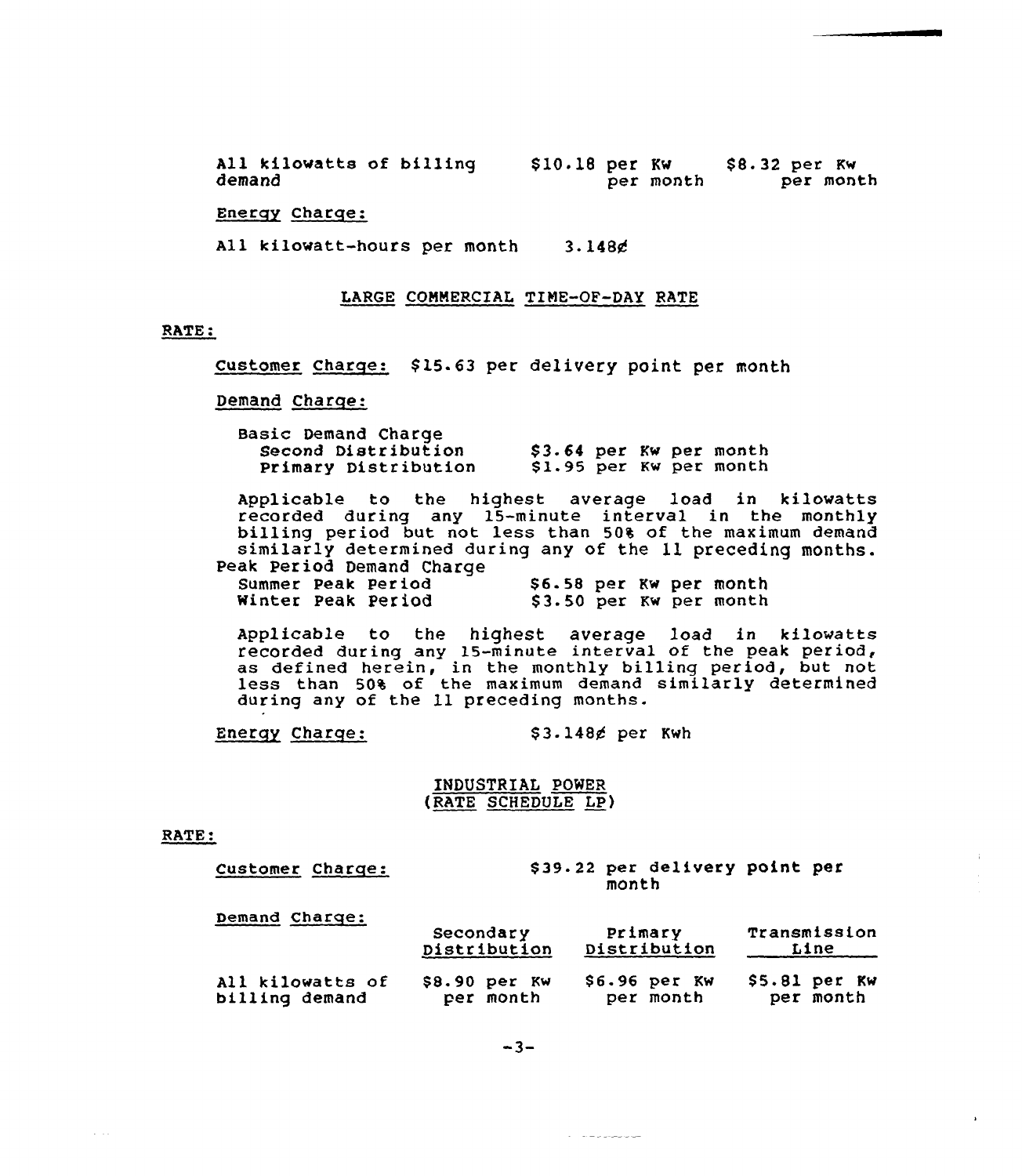### Energy Charqe:

All kilowatt-hours per month 2-7294 per Kwh

#### INDUSTRIAL POWER TINE-OF-DAY RATE

#### RATE:

Customer Charqe: \$ 39.22 per delivery point per month

# Demand Charqe:

| <b>Basic Demand Charge:</b> |                         |
|-----------------------------|-------------------------|
| Primary Distribution        | \$3.22 per Kw per month |
| Transmission Line           | \$2.09 per Kw per month |

Applicable to the highest average load in kilowatts recorded during any 15-minute interval in the monthly billing period, but not less than 70% of the maximum demand similarly determined for any of the four billing periods of<br>June through September within the 11 preceding months; nor SIMITATTY GECERNINES TOR ANY OF THE FOST DITTING PETIOSS OF<br>June through September within the 11 preceding months; nor<br>less than 50% of the maximum demand similarly determined during any of the 11 preceding months.

|  |                    | Peak Period Demand Charge: |                         |  |                         |  |
|--|--------------------|----------------------------|-------------------------|--|-------------------------|--|
|  | Summer Peak Period |                            | \$5.39 per Kw per month |  |                         |  |
|  | Winter Peak Period |                            |                         |  | \$2.87 per Kw per month |  |

Applicable to the highest average load in kilowatt recorded during any 15-minute interval of the peak period as defined herein, in the monthly billing period, but not less than 70% of the maximum demand similarly determined for any of the four billing periods of June through September within the 11 preceding months; nor less than of the maximum demand similarly determined during any of the ll preceding months.

### Energy Charge: 2.729¢ per Kwh

#### OUTDOOR LICHTING SERVICE (RATE SCHEDULE OL)

#### RATES:

Overhead Service Nercury Vapor

> 100 watt» 175 watt 250 watt

Rate Per Light Per Nonth

> $$6.35$ <br>7.28  $8.37$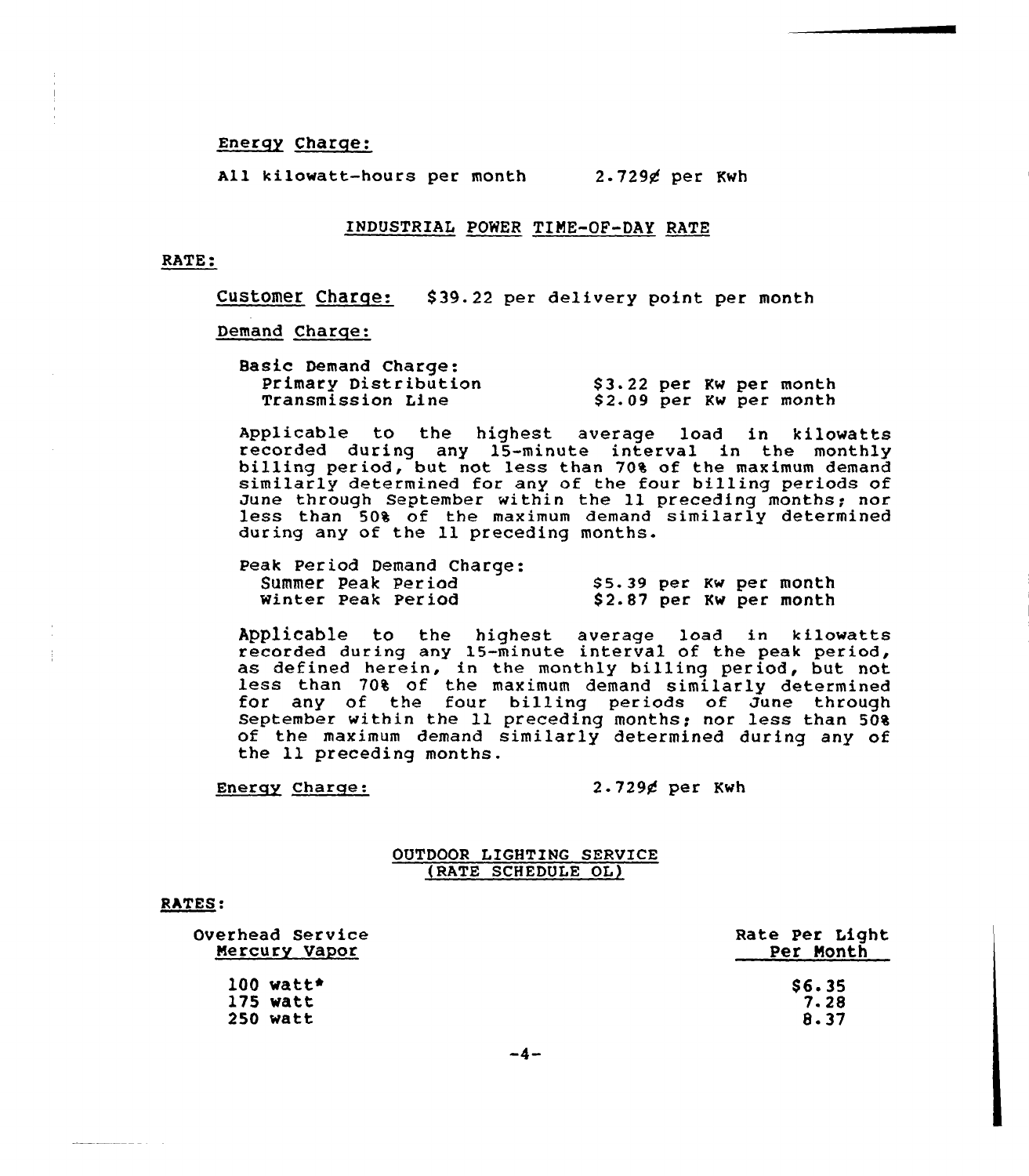| 400 watt<br>400 watt floodlight<br>1000 watt<br>1000 watt floodlight                                         | 10.46<br>10.46<br>19.87<br>19.87          |
|--------------------------------------------------------------------------------------------------------------|-------------------------------------------|
| High Pressure Sodium Vapor<br>150 watt<br>150 watt floodlight<br>250 watt<br>400 watt<br>400 watt floodlight | \$9.93<br>9.93<br>11.68<br>13.73<br>13.73 |
| Underground Service<br>Mercury Vapor                                                                         |                                           |
| 100 Watt - Top Mounted<br>175 Watt - Top Mounted                                                             | \$11.37<br>11.97                          |
| High Pressure Sodium Vapor                                                                                   |                                           |
| $100$ Watt $\sim$ Top Mounted                                                                                | \$19.45                                   |

Restricted to those units in service on 5-31-79.

# PUBLIC STREET LIGHTING SERVICE (RATE SCHEDULE PSI)

# RATE:

 $\mathcal{L}(\mathcal{A})$  and  $\mathcal{L}(\mathcal{A})$  are  $\mathcal{L}(\mathcal{A})$  . The contribution of  $\mathcal{L}(\mathcal{A})$ 

| TYPE OF UNIT                                       |            |                            |
|----------------------------------------------------|------------|----------------------------|
| Overhead Service                                   | Support    | Rate Per Light<br>Per Year |
| 100 Watt Mercury Vapor<br>(open bottom fixture)(1) | Wood Pole  | \$67.76                    |
| 175 Watt Mercury Vapor                             | Wood Pole  | 81.96                      |
| 250 Watt Mercury Vapor                             | Wood Pole  | 95.15                      |
| 400 Watt Mercury Vapor                             | Wood Pole  | 115.35                     |
| 400 Watt Mercury Vapor (2)                         | Metal Pole | 196.57                     |
| 400 Watt Mercury Vapor Floodlight                  | Wood Pole  | 115.35                     |
| 1000 Watt Mercury Vapor                            | Wood Pole  | 233.00                     |
| 1000 Watt Mercury Vapor Floodlight                 | Wood Pole  | 233.00                     |
| 150 Watt High Pressure Sodium                      | Wood Pole  | 119.17                     |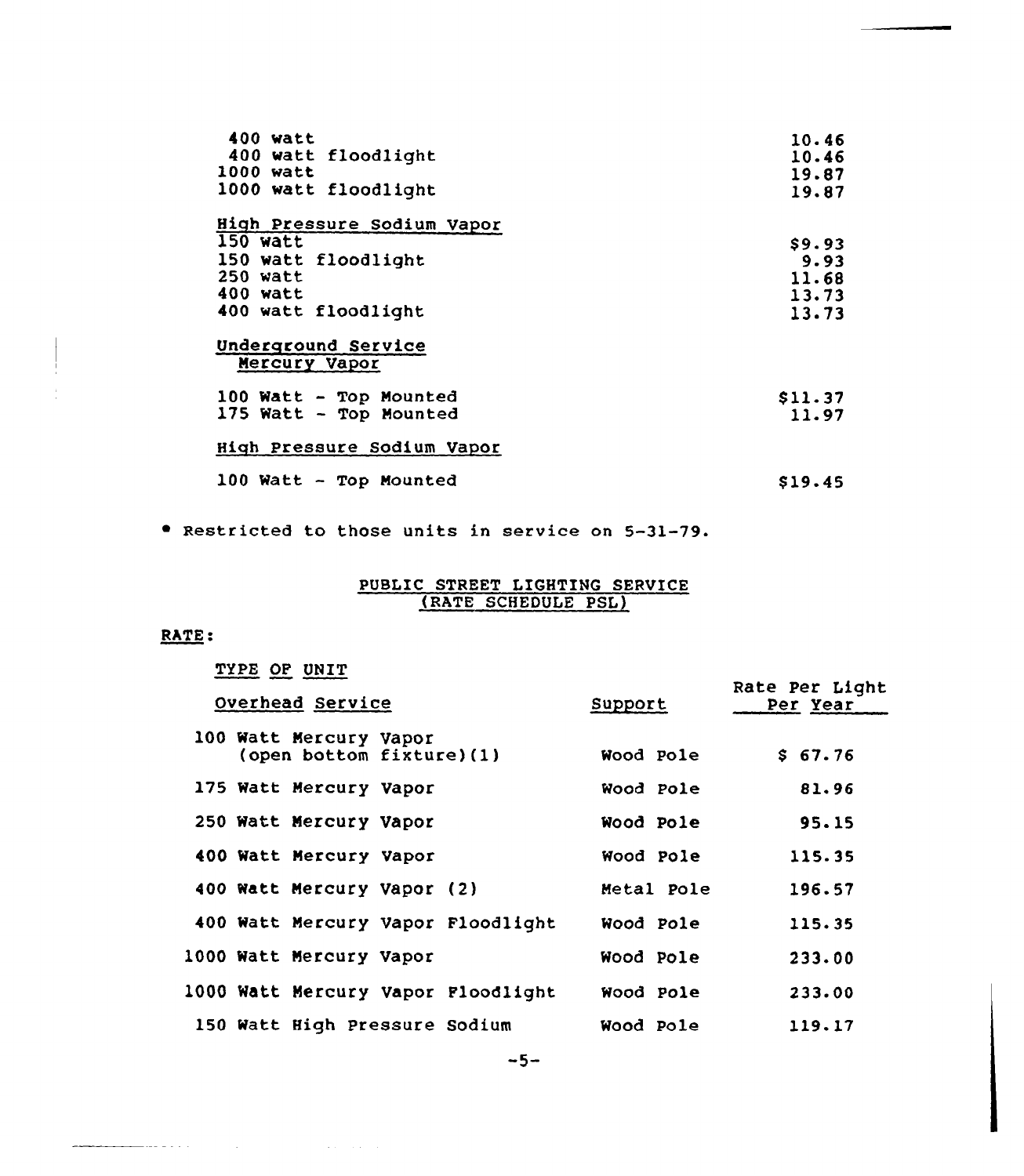| 150 Watt High Pressure Sodium<br>Floodlight                                                                                                                      |       | Wood Pole               | 119.17 |
|------------------------------------------------------------------------------------------------------------------------------------------------------------------|-------|-------------------------|--------|
| 250 Watt High Pressure Sodium                                                                                                                                    |       | <b>Wood Pole</b>        | 129.35 |
| 400 Watt High Pressure Sodium                                                                                                                                    |       | Wood Pole               | 149.10 |
| 400 Watt High Pressure Sodium<br>Floodlight                                                                                                                      |       | Wood Pole               | 149.10 |
| Underground Service                                                                                                                                              |       |                         |        |
| 100 Watt Mercury Vapor Top Mounted                                                                                                                               |       |                         | 134.48 |
| 175 Watt Mercury Vapor Top Mounted                                                                                                                               |       |                         | 141.50 |
| 175 Watt Mercury Vapor                                                                                                                                           |       | Metal Pole              | 161.17 |
| 250 Watt Mercury Vapor                                                                                                                                           |       | Metal Pole              | 174.70 |
| 400 Watt Mercury Vapor                                                                                                                                           |       | Metal Pole              | 196.57 |
| 400 Watt Mercury Vapor                                                                                                                                           |       | Alum. Pole              | 235.65 |
| 400 Watt Mercury Vapor on<br>State of KY Aluminum Pole                                                                                                           |       |                         | 134.66 |
| 100 Watt High Pressure Sodium<br>Top Mounted                                                                                                                     |       |                         | 233.33 |
| 250 Watt High Pressure Sodium<br>Vapor                                                                                                                           |       | Metal Pole              | 221.88 |
| 250 Watt high Pressure Sodium<br>Vapor                                                                                                                           |       | Alum. Pole              | 246.39 |
| 250 Watt High Pressure Sodium<br>Vapor on State of KY<br>Aluminum Pole                                                                                           |       |                         | 145.40 |
| 400 Watt High Pressure Sodium<br>Vapor                                                                                                                           |       | Metal Pole              | 255.76 |
| 400 Watt High Pressure Sodium<br>Vapor                                                                                                                           |       | Alum. Pole              | 280.28 |
| 1500 Lumen Incandescent (3)                                                                                                                                      |       | $8-1/2$ ' Metal<br>Pole | 92.59  |
| 6000 Lumen Incandescent (3)                                                                                                                                      |       | Metal Pole              | 127.58 |
| (1) Restricted to those units in service on 5/31/79<br>(2) Restricted to those units in service on 1/19/77<br>(3) Restricted to those units in service on 3/1/67 | $-6-$ |                         |        |

 $\mathcal{A}$  , and the set of the set of the set of the set of the set of the set of the  $\mathcal{A}$ 

ومستمرك وكالمراكب المركوب المتراوي والمرورة والمتحد والمرادي والمراوي والمراوي والمراوي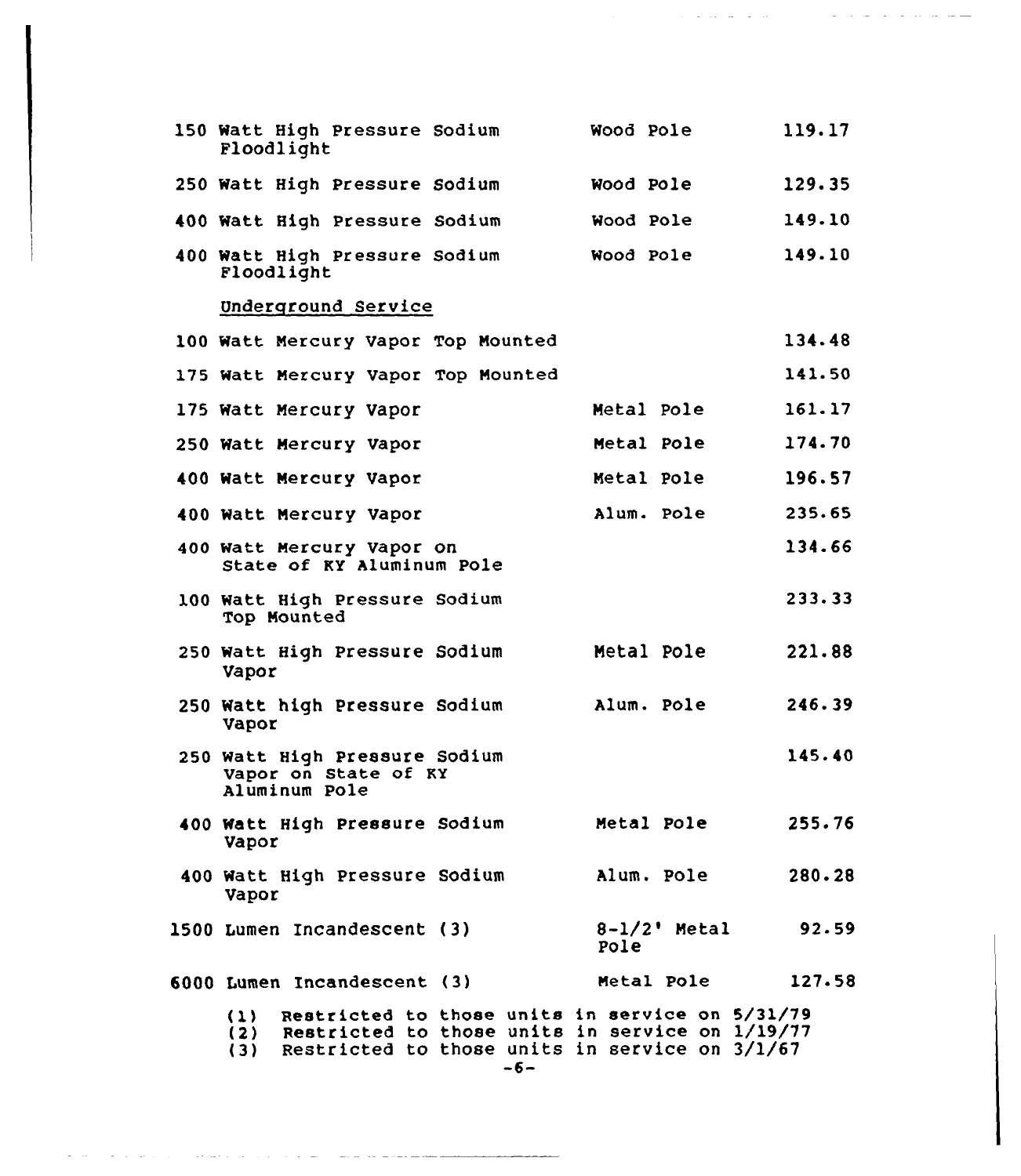# STREET LIGHTING ENERGY RATE (RATE SCHEDULE SLE)

RATE:

\$4.012¢ per kilowatt-hour

# TRAFFIC LIGHTING ENERGY RATE (RATE SCHEDULE TLE)

RATE:

\$5.2054 per kilowatt-hour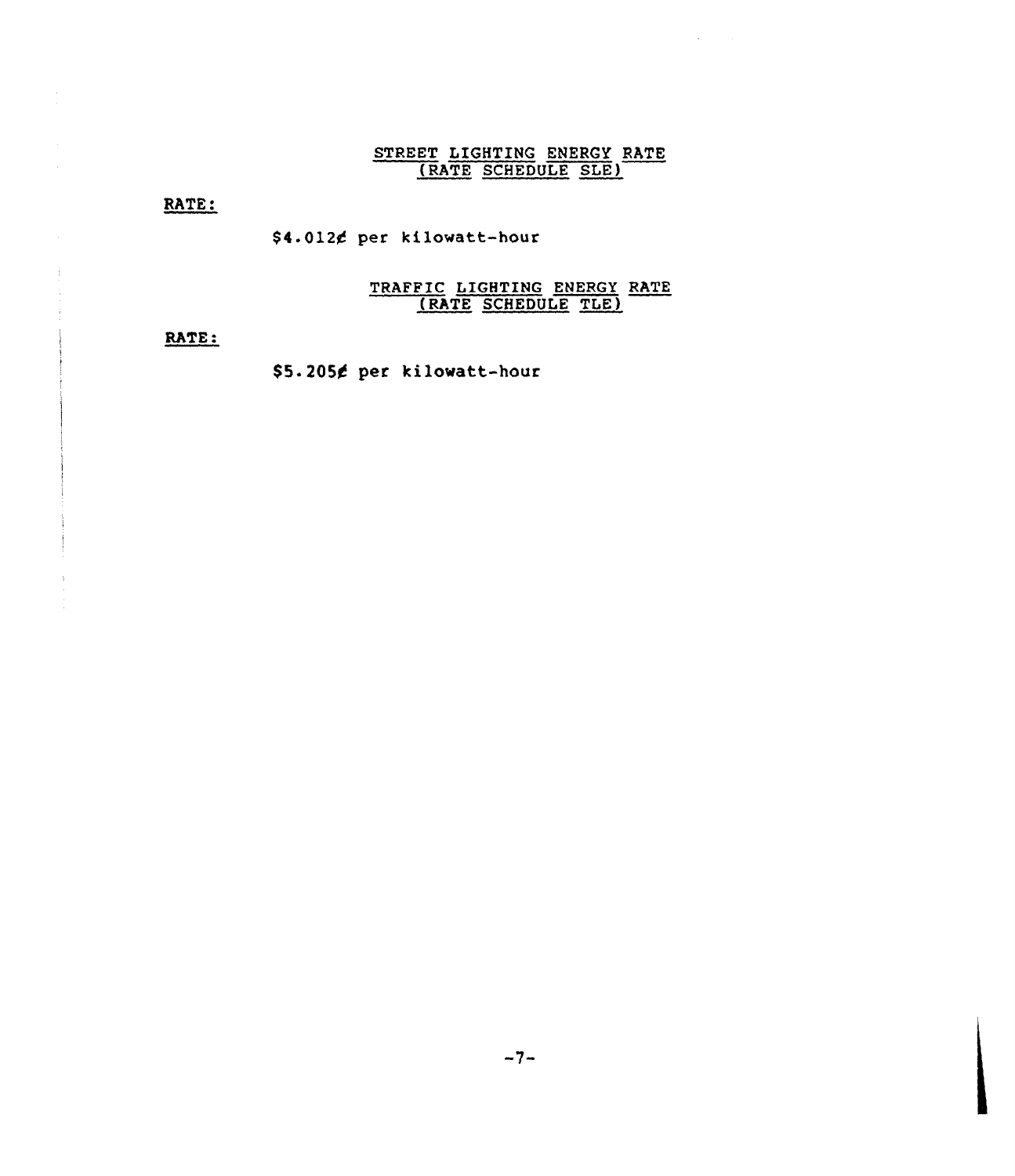### GAS SERVICES

# GENERAL GAS RATE  $G-1$

RATE:

Customer Charge:

\$ 2.91 per delivery point per month for residential service \$ 5.82 per delivery point per month for non-residential service

 $\mathcal{A}(\mathcal{A})$  . The contribution of  $\mathcal{A}(\mathcal{A})$ 

 $\alpha$  ,  $\alpha$  ,  $\alpha$  ,  $\alpha$  ,  $\alpha$  ,  $\alpha$ 

Charge Per 100 Cubic Feet:

|  | Gas Supply Cost Component   | 35.720c                 |
|--|-----------------------------|-------------------------|
|  | Distribution Cost Component | <b>9.011</b><br>_______ |

Total Charge Per 100 Cubic Feet 44. 73lg

SUMMER AIR CONDITIONING SERVICE UNDER GAS RATE G-1

RATE:

The rate for "Summer Air Conditioning Consumption," as described in the manner hereinafter prescribed, shall be as follows:

Charge Per 100 Cubic Feet:

| Gas Supply Cost Component   | $35.720$ ¢ |
|-----------------------------|------------|
| Distribution Cost Component | 7.975      |

Total Charge Per 100 Cubic Feet  $43.695g$ 

### SEASONAL OFF-PEAK GAS RATE  $G-6$

### RATE:

 $\sim 100$  km  $^{-1}$ 

| Customer Charge:                                         | \$9.65 per deilvery point<br>per month |
|----------------------------------------------------------|----------------------------------------|
| Charge Per 100 Cubic Feet:                               |                                        |
| Gas Supply Cost Component<br>Distribution Cost Component | 35.720E<br>7.970                       |

Total Charge Per 100 Cubic Feet  $43.690$  $c$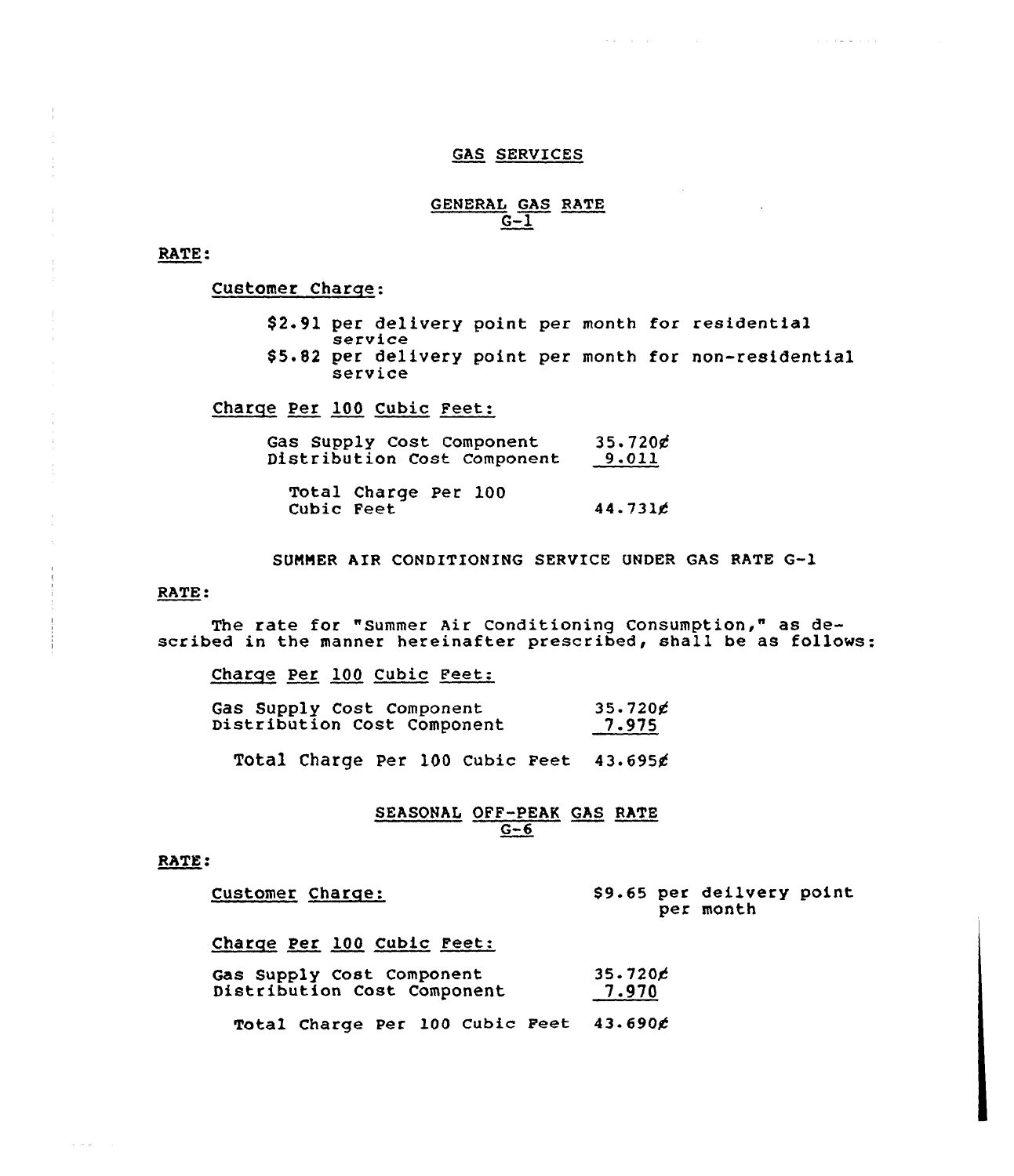# RATE FOR UNCOMMITTED GAS SERVICE  $G-7$

### RATE:

Charge Per 100 Cubic Feet:

| Gas Supply Cost Component   | $35.720$ c   |
|-----------------------------|--------------|
| Distribution Cost Component | <u>7.970</u> |

Total Charge Per 100 Cubic Feet 43.690g

# DUAL-FUEL OFF-PEAK GAS SPACE HEATING RATE  $\overline{G}-\overline{8}$

# RATE:

| Customer Charge:                                         | \$9.65 per delivery point<br>per month |
|----------------------------------------------------------|----------------------------------------|
| Charge Per 100 Cubic Feet:                               |                                        |
| Gas Supply Cost Component<br>Distribution Cost Component | 35.720c<br>8.929                       |
| Total Charge Per 100 Cubic Feet 44.649¢                  |                                        |

# SUMMER AIR CONDITIONING SERVICE UNDER GAS RATE  $G-8$

#### RATE:

The rate for consumption recorded during the aforesaid five billing periods shall be as follows:

Charge Per 100 Cubic Feet:

|  | Gas Supply Cost Component   | 35.720g |
|--|-----------------------------|---------|
|  | Distribution Cost Component | 7.975   |

Total Charge Per 100 Cubic Feet 43.6954

the contract of the contract completely stage constraints and contract the contract of the